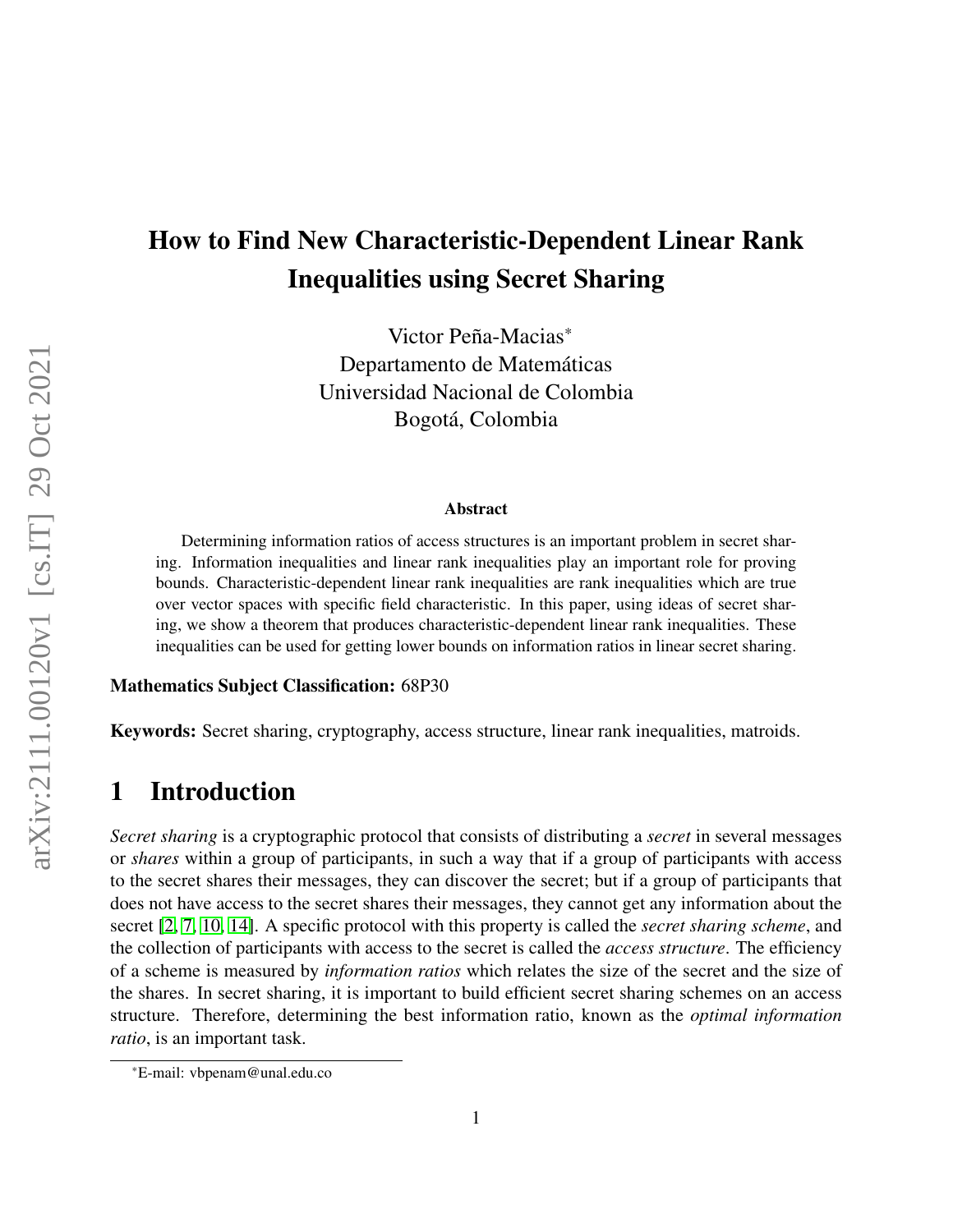A *linear rank inequality* is a linear inequality that is always satisfied by ranks (dimensions) of subspaces of a vector space over any field. *Information inequalities* are a sub-class of linear rank inequalities [\[15\]](#page-20-2). A *characteristic-dependent linear rank inequality* is like a linear rank inequality but this is always satisfied by vector spaces over fields of certain characteristic and does not in general hold over other characteristics [\[3,](#page-19-2) [11,](#page-20-3) [12\]](#page-20-4). Information inequalities have been useful to estimate lower bounds on the optimal information ratio of access structures, and linear rank inequalities have been useful to estimate lower bounds on the optimal information ratio of access structures in *linear secret sharing schemes*, i.e. when secret sharing schemes have a linear structure [\[4\]](#page-19-3). To the best of our knowledge, characteristic-dependent linear rank inequalities have not been used for determining bounds in linear secret sharing schemes in specific finite fields, but due to the nature of distinguishing finite fields according to their characteristics, these inequalities can be useful. One area where these inequalities have been useful for determing bounds is in *newtork coding* [\[1,](#page-19-4) [3,](#page-19-2) [5,](#page-19-5) [11,](#page-20-3) [13\]](#page-20-5).

Contributions. In [\[7\]](#page-19-1), Jafari and S. Khazaei developed a technique for proving lower bounds on access structures in linear secret sharing schemes on finite fields with a specific characteristic. They present their technique using access structures or *matroid ports* associated with the *Fano* and *non-Fano matroids*. We note that this technique can be improved in order for producing characteristicdependent linear rank inequalities that also imply lower bounds on information ratios in linear secret sharing. For any binary matrix whose determinant is greater than 1, we studied some matroid ports associated with the representable matroid of this matrix. Since the matrix defines different matroids according to the field where it is defined, we get different access structures; we establish the properties that depend on the characteristic of the finite field associated with the matrix. These properties serve as a guide to define conditions and inequalities that must satisfy vector spaces of a specific field characteristic. Then, using the vector deletion technique of Blasiak et al. in [\[1\]](#page-19-4), which was improved in [\[11,](#page-20-3) [12\]](#page-20-4), we get a theorem that produces characteristic-dependent linear rank inequalities. We emphasize that this theorem produces a pair of inequalities as long as there is a binary matrix whose determinant is greater than 1. We also show a class of matrices that satisfy this property and produce  $2\left\lfloor\frac{n-1}{2}\right\rfloor$  $\left\lfloor \frac{-1}{2} \right\rfloor - 4$  inequalities for each  $n \geq 7$  and we compute some lower bounds of optimal information ratios associated with matroid ports of these matrices over specific fields.

Organization of the work. In section 2 and 3, we study concepts of information theory and secret sharing. In section 4, we show our method for producing characteristic-dependent linear rank inequalities; this method is summarized with a theorem. In section 5, some inequalities are produced and we estimate lower bounds on information ratios of some access structures in linear secret sharing.

#### 2 Information Theory

Let  $A_1, \ldots, A_n$  be vector subspaces of a finite dimensional vector space V over a finite field  $\mathbb{F}$ . Let  $\sum A_i$  be the span of  $A_i$ ,  $i \in I$ . We are interested in tuples of random variables associated to these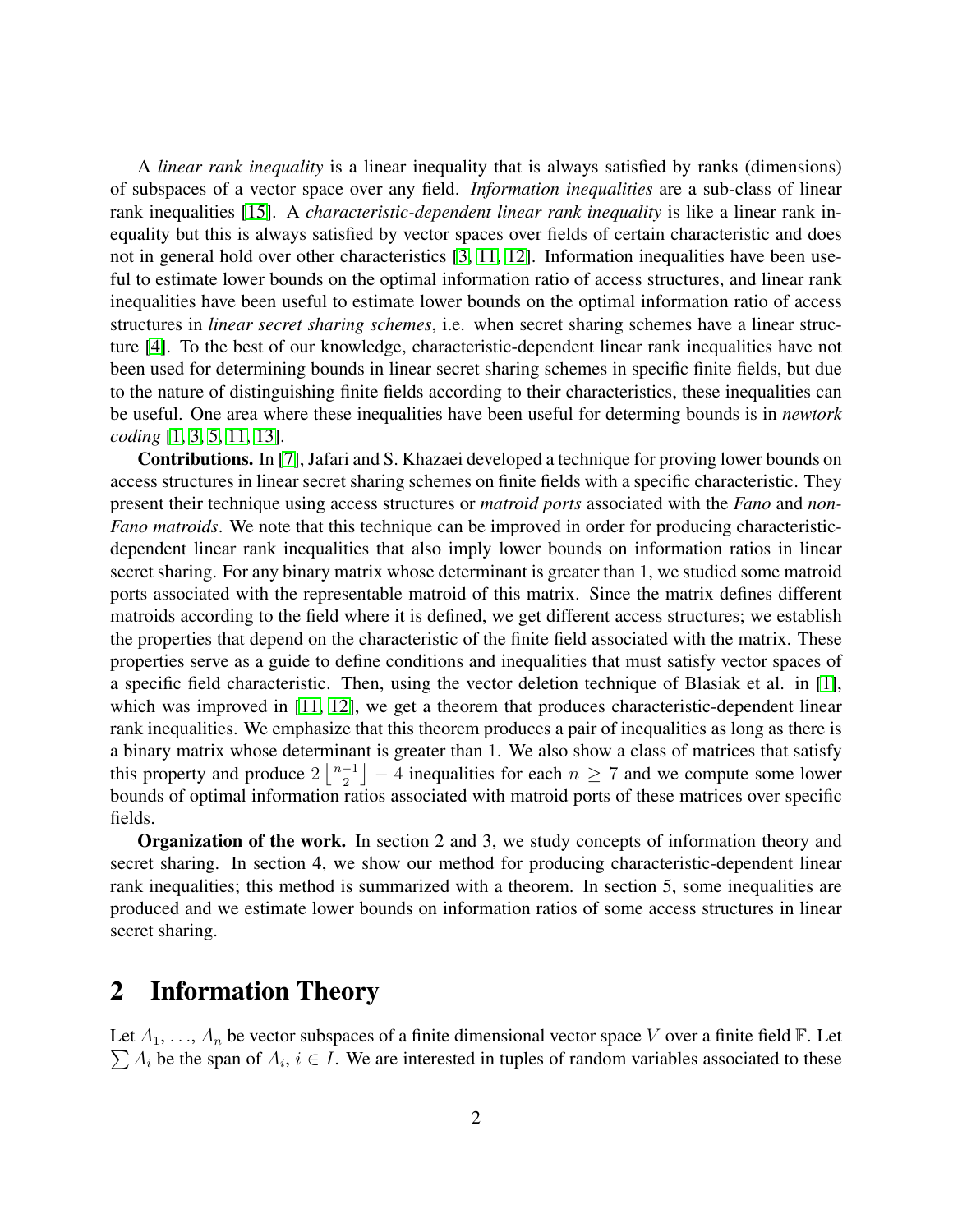vector spaces, for details about the usual construction of these variables, see [\[10,](#page-20-0) [12,](#page-20-4) [15\]](#page-20-2); we refer as *linear random variables*. There is a correspondence between entropy of linear random variables and dimension of vector spaces [\[15,](#page-20-2) Theorem 2]. So, we identify the entropy of linear random variables with the dimension of the associated spaces, i.e.

$$
\mathrm{H}(A_i : i \in I) := \dim \left( \sum A_i \right).
$$

The *mutual information* of  $A_1$  and  $A_2$  is given by

$$
I(A_1; A_2) := \dim (A_1 \cap A_2).
$$

The *codimension of*  $A_1$  *in* V is given by  $\text{codim}_V (A_1) = \dim (V) - \dim (A_1)$ , we have

$$
H(A_1 | A_2) := \mathrm{codim}_{A_1} (A_1 \cap A_2).
$$

The conditional mutual information is expressed as

$$
I(A_1; A_2 | A_3) := \dim(A_1 + A_3) - \operatorname{codim}_{A_1}(A_1 \cap A_2 \cap A_3).
$$

The following definition is given to fix ideas about inequalities and vector spaces.

**Definition 1.** Let P be a proper subset of prime numbers and  $I_1, \ldots, I_k \subseteq [n]$ . Let  $\alpha_i \in \mathbb{R}$ , for  $1 \leq$  $i \leq k$ . Consider a linear inequality of the form  $\sum \alpha_i H(A_j : j \in I_i) \geq 0$ . The inequality is called a *characteristic-dependent linear rank inequality* if it holds for all vector spaces  $A_1, \ldots, A_n$  over a finite field whose characteristic is in  $P$ , and does not in general hold over other characteristics. Besides, the inequality is called a *linear rank inequality* if it holds for all vector spaces.

The following linear rank inequality is called Ingleton's inequality [\[6\]](#page-19-6). For any  $A_1$ ,  $A_2$ ,  $A_3$ ,  $A_4$ subspaces of a finite dimensional vector space,

$$
I(A_1; A_2) \le I(A_1; A_2 | A_3) + I(A_1; A_2 | A_4) + I(A_3; A_4).
$$

The following inequality [\[3\]](#page-19-2) is a characteristic-dependent linear rank inequalities over fields with characteristic other than 2:

$$
2H(A_1) + H(A_2) + 2H(A_3) \le H(B_1) + H(B_2) + H(B_3) + H(C)
$$
  
+2H(A\_1 | B\_1, C) + H(A\_2 | B\_2, C) + 2H(A\_3 | A\_1, B\_2)  
+3H(B\_2 | B\_1, B\_3) + 3H(C | A\_3, B\_3) + 5H(B\_3 | A\_1, A\_2) + 5H(B\_1 | A\_2, A\_3)  
+5(H(A\_1) + H(A\_2) + H(A\_3) - H(A\_1, A\_2, A\_3)).

Let  $V = A_1 \oplus \cdots \oplus A_n$  and take a vector subspace C of V such that

$$
A_1 + \dots + A_{i-1} + C + A_{i+1} + \dots + A_n
$$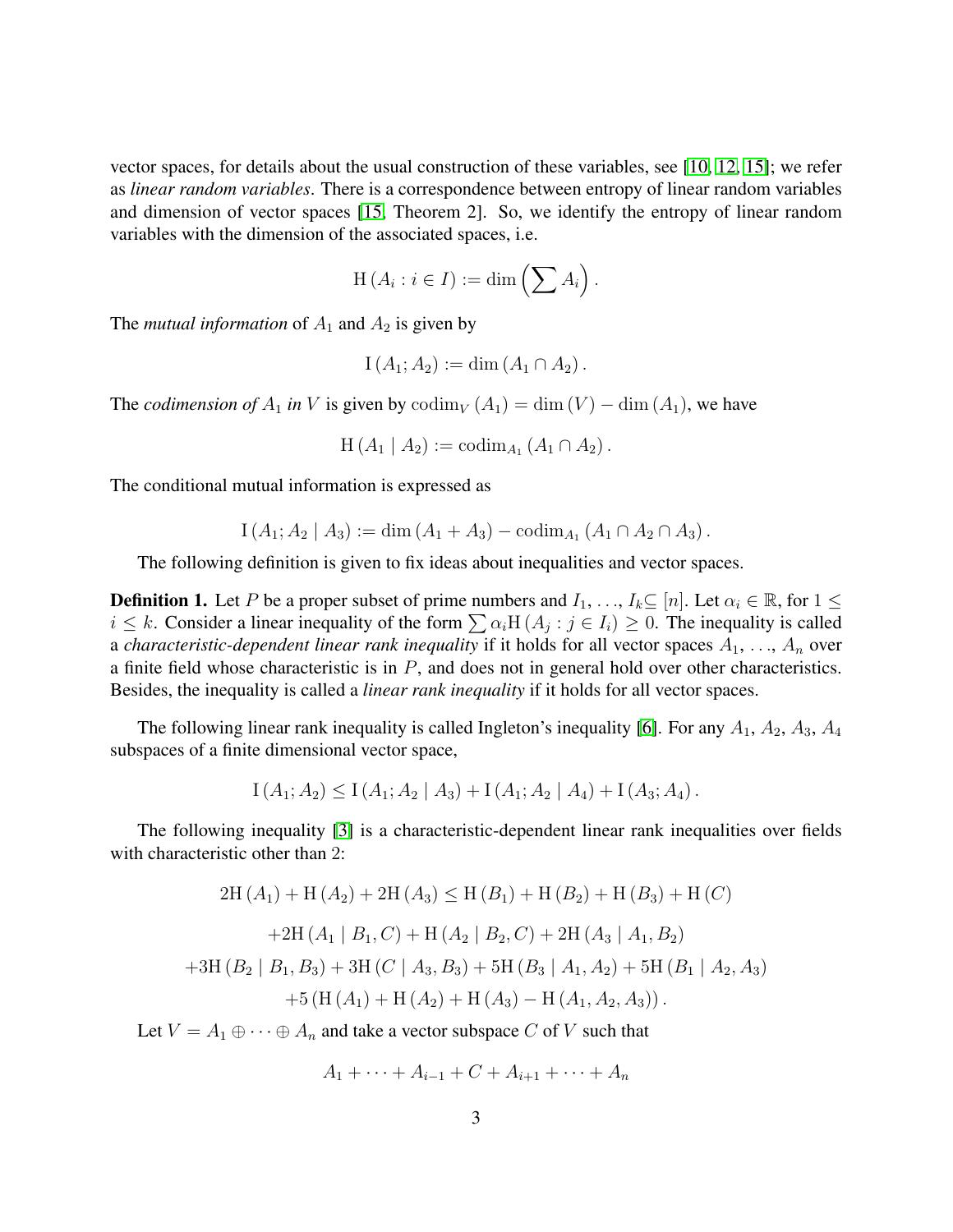is a direct sum for each *i*. We say that  $(A_1, \ldots, A_n, C)$  is *a tuple of complementary vector spaces*. Every vector of V has a unique representation as a sum of elements of  $A_1, \ldots, A_n$ . Therefore,  $\pi_I$ denotes the *I*-projection function  $V \rightarrow \bigoplus$ i∈I  $A_i$  given by

$$
x = \sum x_i \mapsto \sum_{i \in I} x_i.
$$

<span id="page-3-0"></span>**Proposition 2.** *For any tuple*  $(A_1, \ldots, A_n, C)$  *of complementary vector spaces, we have* 

$$
H(\pi_I(C)) = H(C) \leq H(A_i),
$$

*for all i and*  $\emptyset \neq I \subseteq [n]$ *.* 

*Proof.* See proposition 6 in [\[12\]](#page-20-4).

<span id="page-3-1"></span>**Lemma 3.** Let  $A_1, \ldots, A_n$  and C be vector subspaces of a finite dimensional vector space V, such *that*

- $C \leq \sum A_i$ .
- $C \cap \sum$  $i{\neq}k$  $A_i = O$  *for all k.*

*Then, there exist subspaces*  $\overline{A}_i \leq A_i$ , for  $i = 1, \ldots, n$ , such that

- (i)  $\bar{A}_k \cap \sum$  $i \neq k$  $A_i = O$  *for all k.*
- (ii)  $(\bar{A}_1, \ldots, \bar{A}_n, C)$  is a tuple of complementary vector spaces.
- (iii)  $H(C) = H(\overline{A}_i)$  for all *i*.

*Proof.* In case  $C = O$ , we take  $\overline{A}_i = O$  for all i. Otherwise, we assume  $A_1, \ldots, A_n, C \neq O$ . Let  $(e_i)$  be a basis of C, we remark that each  $e_i$  can be written as  $\Sigma$ j  $e_i^j$  with  $e_i^j \in A_i$  by hypothesis. Define  $\bar{A}_i = \langle e_i^j \rangle$  $\langle i : j \rangle$ . For proving (i), we take

$$
x = \sum_{i} \alpha_i e_k^i \in \bar{A}_k \cap \sum_{i \neq k} A_i.
$$

We define  $\sum$ i  $\alpha_i e_i \in C$  for getting

$$
\sum_i \alpha_i e_i = \sum_i \alpha_i \sum_j e_i^j
$$

 $\Box$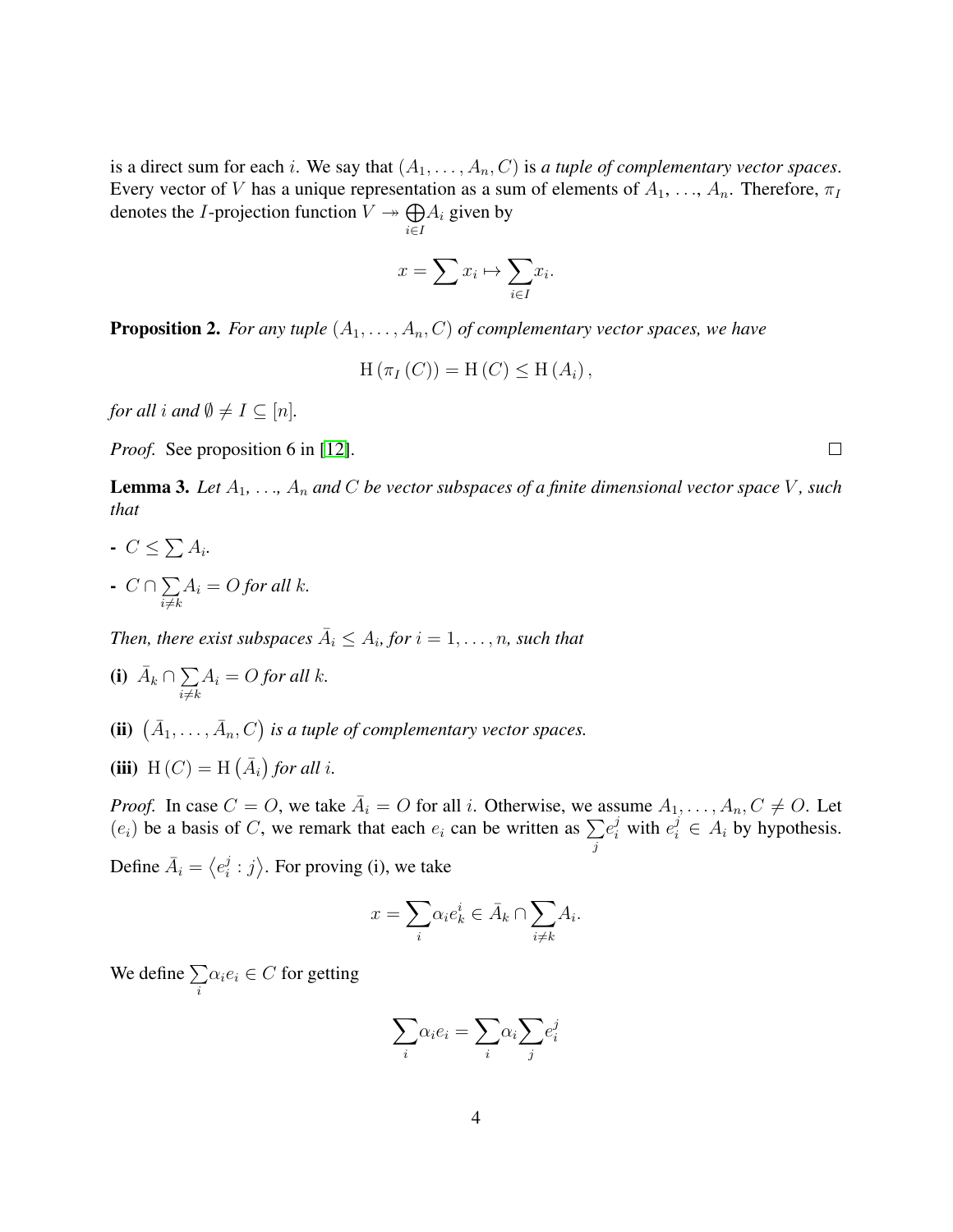$$
= \sum_{i} \alpha_{i} e_{k}^{i} + \sum_{j} \sum_{i \neq k} \alpha_{i} e_{i}^{j}
$$

$$
= x + \sum_{j} \sum_{i \neq k} \alpha_{i} e_{i}^{j}.
$$

Thus,  $\sum$  $\alpha_i e_i \in C \cap \sum$  $A_i$  which implies that  $\sum$  $\alpha_i e_i = O$  by hypothesis. Since  $(e_i)$  is a basis, i  $i{\neq}k$ i  $\alpha_i = 0$ , i.e.  $x = 0$ . Hence, (i) is true. In particular, this implies that  $\overline{A}_k \cap \sum$  $\bar{A}_i = O$ , and  $i{\neq}k$  $\overline{A}_i$ . It follows that (ii) is true. We also note  $\overline{A}_i$  is generated by at most by definition  $C \leq \sum$ i  $H(C)$ -vectors; therefore, by Proposition [2](#page-3-0) and (ii), we have (iii) is true.  $\Box$ 

<span id="page-4-0"></span>**Lemma 4.** *For any vector subspaces*  $A_1, \ldots, A_n$  *of a finite dimensional vector space* V, we have

$$
\sum_{i} H(A_{i}) - I(A_{1}; \cdots; A_{n}) \leq \sum_{1 < i} H(A_{1}, A_{i}).
$$

*Proof.* The proof is by induction. The case  $n = 2$  gives a straightforward information identity. We suppose the case  $n - 1$  holds, and we show the case n is true,

$$
\sum_{i} H(A_{i}) - I(A_{1}; \dots; A_{n}) = H(A_{n}) + H(A_{1} \cap \dots \cap A_{n-1})
$$
  
\n
$$
-I(A_{1} \cap \dots \cap A_{n-1}; A_{n}) + \sum_{i \leq n-1} H(A_{i}) - I(A_{1}; \dots; A_{n-1})
$$
  
\n
$$
\leq H(A_{1} \cap \dots \cap A_{n-1}, A_{n}) + \sum_{1 < i \leq n-1} H(A_{1}, A_{i}) \text{ [from cases } n = 2 \text{ and } n - 1]
$$
  
\n
$$
\leq H(A_{1}, A_{n}) + \sum_{1 < i \leq n-1} H(A_{1}, A_{i})
$$
  
\n
$$
= \sum_{1 < i} H(A_{1}, A_{i}).
$$

#### 3 Secret Sharing

*Secret Sharing* is an important component in many kinds of cryptographic protocols [\[2,](#page-19-0) [4,](#page-19-3) [10\]](#page-20-0). In a *secret sharing scheme*, a *secret value* is distributed into *shares* among a set of *participants* in such a way that only the *qualified sets* of participants can recover the secret value.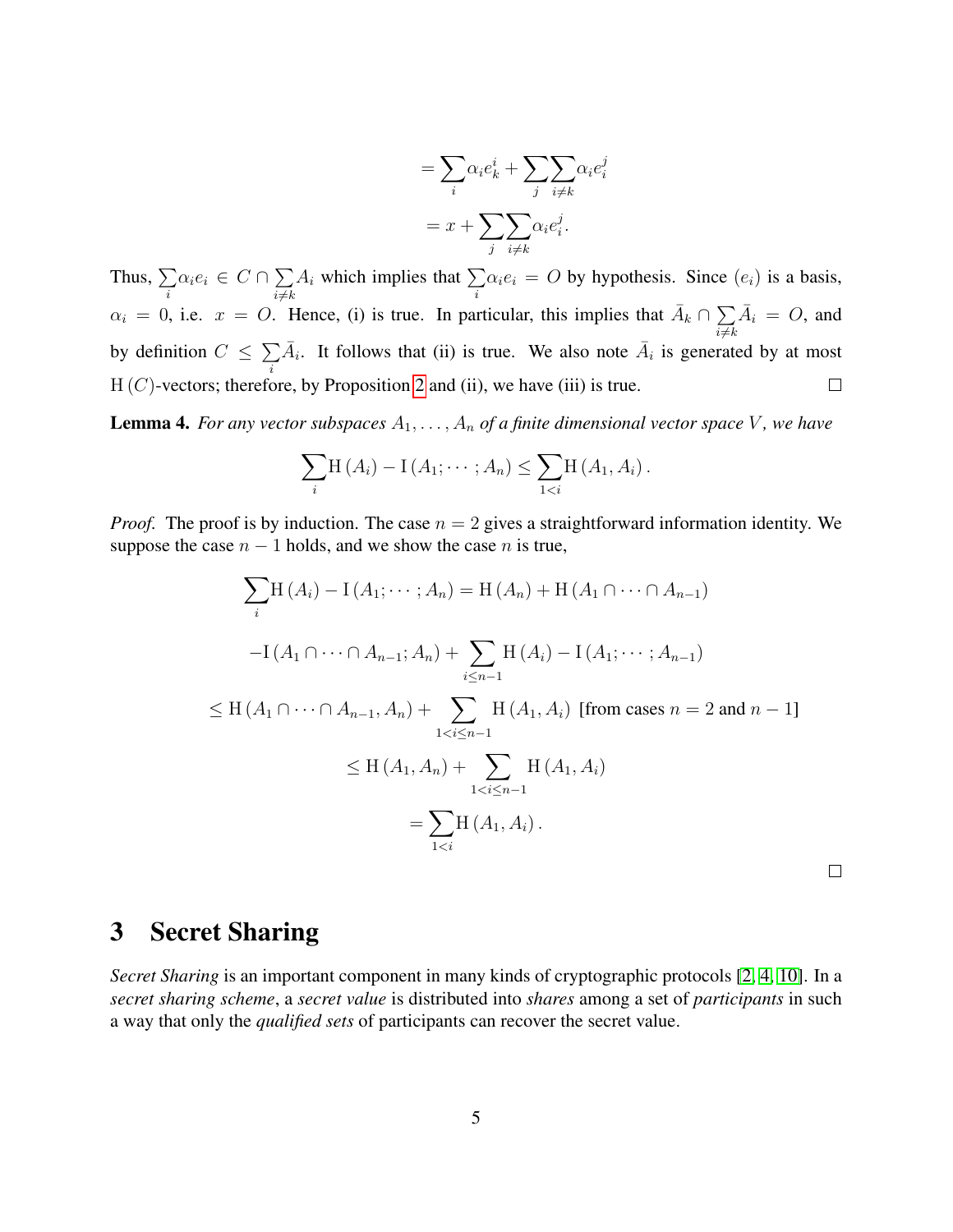**Definition 5.** An *access structure*, denoted by  $\Gamma$  on a set of participants P, is a monotone increasing family of subsets of P. Consider a special participant  $p \notin P$ , called dealer. A *secret sharing scheme* on P with access structure  $\Gamma$  is a tuple of random variables  $\Sigma := (S_x)_{x \in Q}$ , where  $Q = P \cup p$ , such that the following properties are satisfied:

(i) H  $(S_p) > 0$ .

- (ii) If  $A \in \Gamma$ , then  $H(S_p | S_A) = 0$ .
- (iii) If  $A \notin \Gamma$ , then  $I(S_p; S_A) = 0$ .

The random variable  $S_p$  is the *secret value*, and the *shares* received by the participants are given by the random variables  $S_x, x \in P$ . A set of participants A is said to be *qualified* if  $A \in \Gamma$ ; and it is said to be *non-qualified* if  $A \notin \Gamma$ . A *minimal qualified set* is a qualified set such that any proper subset is non-qualified. It is clear that an access structure is determined by the family min  $\mathcal F$  of its minimal qualified sets.

**Definition 6.** The *information ratio*  $\sigma(\Sigma)$  of the secret sharing scheme  $\Sigma$  is given by

$$
\sigma\left(\Sigma\right) = \max_{x \in P} \frac{\mathrm{H}\left(S_x\right)}{\mathrm{H}\left(S_p\right)}.
$$

The *optimal information ratio*  $\sigma(\Gamma)$  of an access structure  $\Gamma$  is the infimum of the information ratios of all secret sharing schemes for Γ. The optimal information ratio using only tuples of linear random variables is denoted by  $\lambda(\Gamma)$ . When we want to specify the characteristic of the field F or some characteristic field condition, the optimal information ratio is denoted by  $\lambda_{\text{char}(\mathbb{F})}(\Gamma)$ .

We study the following classes of linear programming problems which are useful for calculating bounds on optimal information ratios [\[4\]](#page-19-3).

<span id="page-5-0"></span>**Problem 7.** For any access structure  $\Gamma$  on a set P with leader  $p \notin P$ , the optimal solution  $\kappa$  ( $\Gamma$ ) of the linear programming problem is to calculate  $min(v)$  such that

- (i)  $v \ge f(x)$  for each  $x \in P$ .
- (ii)  $f(X \cup p) = f(X)$  for each  $X \subseteq P$  with  $X \in \Gamma$ .
- (iii)  $f(X \cup p) = f(X) + 1$  for each  $X \subseteq P$  with  $X \notin \Gamma$ .
- (iv) Information inequalities.

Given a secret sharing scheme  $\Sigma = (S_x)_{x \in Q}$ , with access structure  $\Gamma$ , we consider the mapping given by  $h(X) := H(S_X)$ , for every  $X \subseteq Q$ . We define  $f = \frac{1}{h(x)}$  $\frac{1}{h(p)}h$ . The function f satisfies the conditions of problem 8. Therefore,  $f$  is a feasible solution and we have

$$
\kappa\left(\Gamma\right)\leq\sigma\left(\Gamma\right).
$$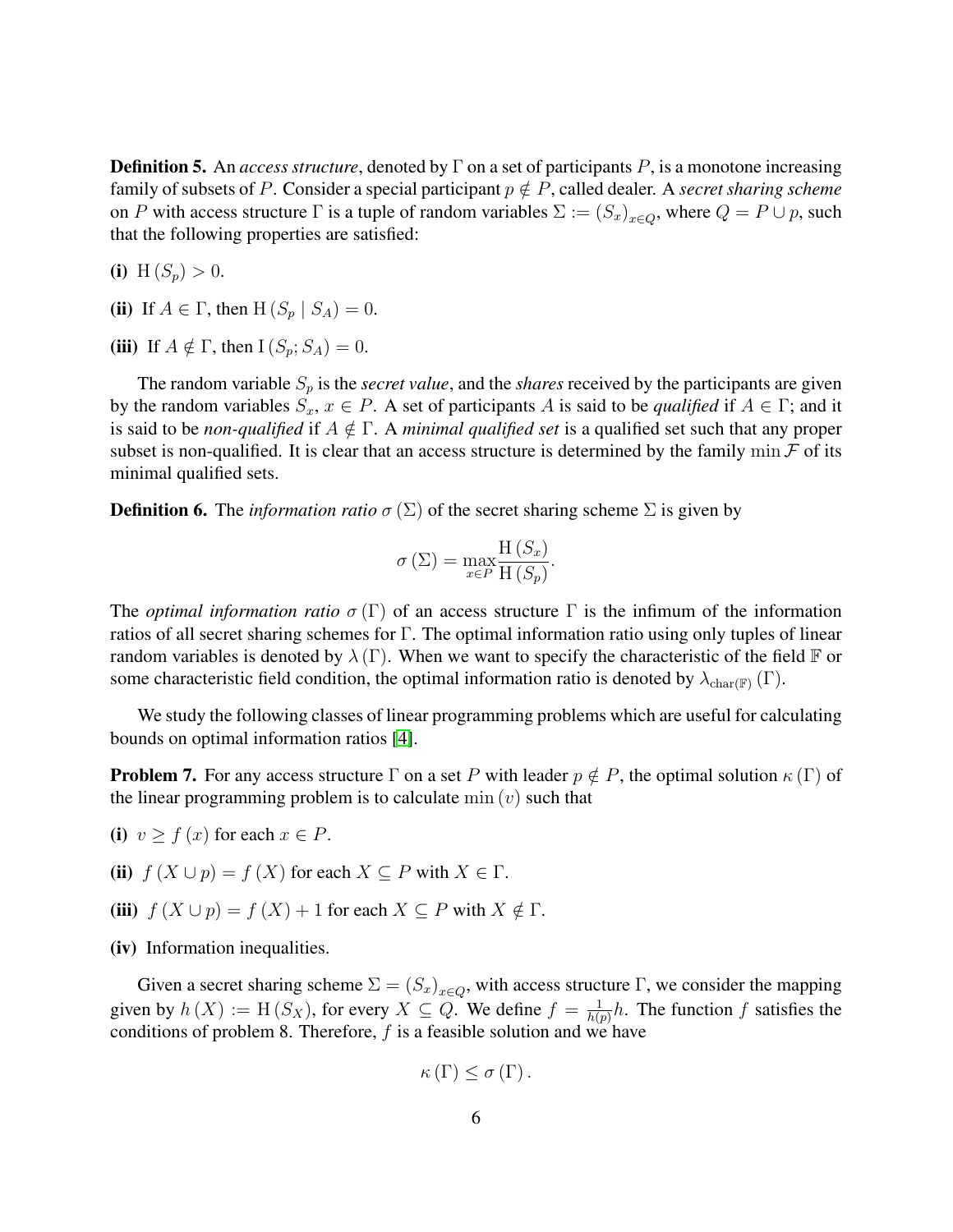When we add linear rank inequalities in (iv), we have a linear programming problem whose optimal solution, denoted by  $\kappa^*$  (Γ) holds

$$
\kappa^{\ast}\left(\Gamma\right)\leq\lambda\left(\Gamma\right).
$$

When we add characteristic-dependent linear rank inequalities the optimal solution is denoted by  $\kappa^*_{char(F)}(\Gamma)$ , we obtain

$$
\kappa_{\text{char}(\mathbb{F})}^{*}(\Gamma) \leq \lambda_{\text{char}(\mathbb{F})}(\Gamma).
$$



<span id="page-6-0"></span>Figure 1: A matrix over  $GF(p)$  and Fano matroid.

**Definition 8.** A secret sharing scheme  $\Sigma = (S_x)_{x \in Q}$  is said to be *ideal* if its information ratio is equal to 1. An access structure that admits an ideal secret sharing scheme is called *ideal access structure*.

Matroids are related to secret sharing, for concepts associated, see [\[9\]](#page-20-6).

**Definition 9.** Given a matroid  $\mathcal{M} = (Q, r)$ , where Q is the ground set and r is the rank function. The *port* of the matroid M at  $p \in Q$  is the access structure on  $P = Q - p$  whose qualified sets are the sets  $X \subseteq P$  satisfying  $r(X \cup p) = r(X)$ .

The following result connects ideal secret sharing and matroids.

**Theorem 10.** Let  $\Sigma = (S_x)_{x \in Q}$  be an ideal secret sharing scheme on P with access structure  $\Gamma$ . *Then, the mapping given by*  $\widetilde{f(X)} = H(S_X)/H(S_p)$  *for each*  $X \subseteq Q$  *is the rank function of a matroid* M *with ground set* Q*. Moreover,* Γ *is the port of the matroid* M *at* p*.*

As a consequence, every ideal access structure is a matroid port. A known result about  $\kappa$  and matroid ports is as follows.

**Theorem 11.** Let  $\Gamma$  be an access structure. Then,  $\Gamma$  is a matroid port if and only if  $\kappa(\Gamma) = 1$ . *Moreover,*  $\kappa$  (Γ)  $\geq \frac{3}{2}$  $\frac{3}{2}$  if  $\Gamma$  is not a matroid port.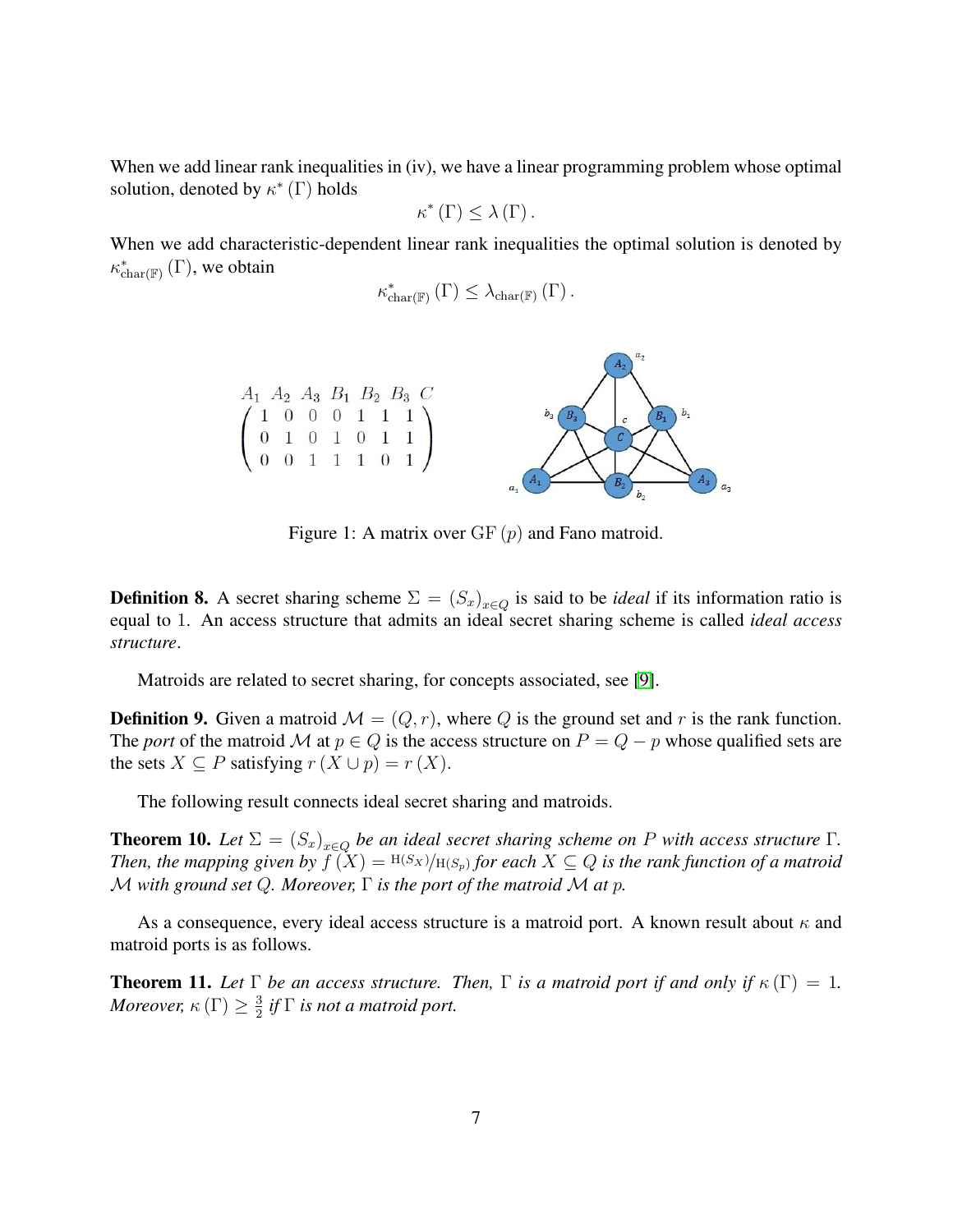**Example 12.** The port of the Fano matroid at  $c$ , according figure [1,](#page-6-0) is given by the minimum qualified sets

$$
\min \mathcal{F} := \{a_1b_1, a_2b_2, a_3b_3, a_1a_2a_3, a_1b_2b_3, b_1a_2b_3, b_1b_2a_3\}.
$$

The columns of a matrix of representation of Fano matroid define an ideal linear secret sharing scheme over fields whose characteristic is two, and therefore the ports of the Fano matroid are ideal. We have:

• 
$$
\sigma(\mathcal{F}) = \lambda(\mathcal{F}) = \lambda_{\text{char}(\mathbb{F})=2}(\mathcal{F}) = 1,
$$

• 
$$
\kappa(\Gamma) = \kappa^*(\Gamma) = \kappa_{\text{char}(\mathbb{F})=2}^*(\Gamma) = 1.
$$

It is more hard for showing [\[7,](#page-19-1) [16\]](#page-20-7):

• 
$$
\lambda_{\text{char}(\mathbb{F})\neq 2}(\mathcal{F}) = \kappa_{\text{char}(\mathbb{F})\neq 2}^*(\Gamma) = \frac{4}{3}.
$$

### 4 Producing inequalities

Consider any  $n \times n$  binary matrix  $B = (b_{ji})$ , we write the *i*-th column as  $e_{S_i}$  where

$$
S_i = \{j : b_{ji} = 1\}.
$$

We then define the sets:

$$
\mathcal{B}' := \{e_{S_i} : 1 < |S_i| < n\},
$$
\n
$$
\mathcal{B}'' := \{e_{S_i} : |S_i| = 1\},
$$
\n
$$
\mathcal{B}''' := \{e_{S_i} : |S_i| = n\}.
$$

In the following, we suppose that  $|\det(B)| = t > 1$ , for some  $t \in \mathbb{N}$  and  $\mathcal{B}'''$  is empty.

These matrices can be used to define matroid ports which are ideal over some fields; they are representable matroids.

We consider  $n + |\mathcal{B}'|$  participants labeled as follows

$$
P := \{a_{e_i} : i \in [n]\} \cup \left\{b_{e_{S_j}} : e_{S_j} \in \mathcal{B}'\right\}.
$$

We remark that *n* participants are labeled using the canonical basis  $(e_i)$  and  $|\mathcal{B}'|$  participants are labeled using the columns of  $B$  in  $\mathcal{B}'$ .

Now, consider any access structure on  $n + |\mathcal{B}'|$  participants such that:

• The following set is a subclass of the collection of minimal qualified sets,

$$
\left\{(a_{e_i})_{i \notin S_j} b_{e_{S_j}} : e_{S_j} \in \mathcal{B}'\right\} \cup \left\{a_{e_1} \cdots a_{e_n}\right\}.
$$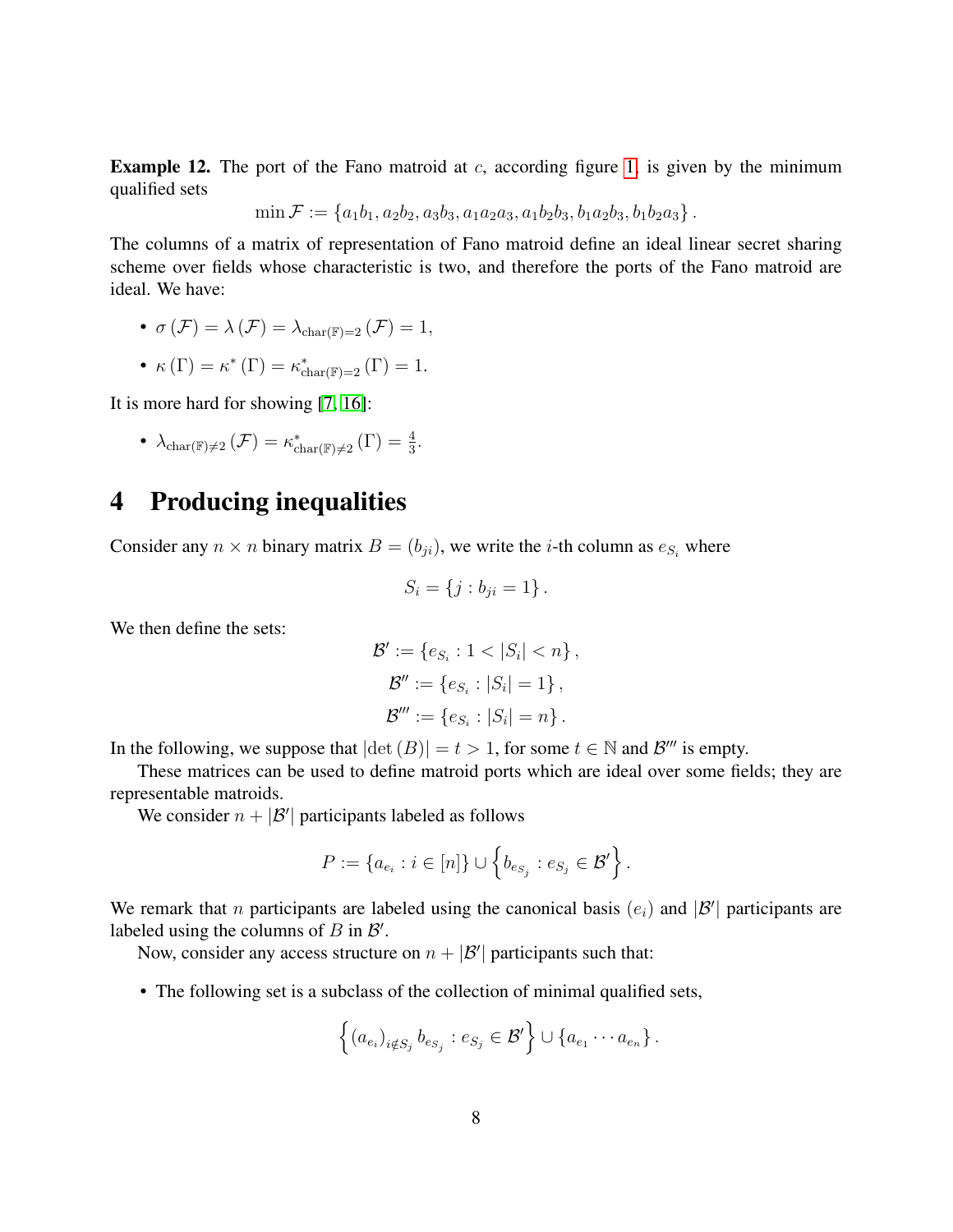• The following set is a subclass of the class of non-qualified sets,

$$
\left\{ (a_{e_i})_{i \in S_j} b_{e_{S_j}} : e_{S_j} \in \mathcal{B}' \right\}.
$$

Let  $P_B$  be the subset of participants labeled by the columns of B. We produce two different classes of access structures according to add  $P_B$  to the subclass of minimal qualified sets or to the subclass of non-qualified sets. There are several access structures with these properties, in the next section we show an example.

The classes of access structures defined above can be used as a guide for determining properties or conditions that must be satisfied by associated vector spaces in order to derive some inequalities. Each vector space can be thought of as follows:

- $A_{e_i}$  is associated to  $a_{e_i}$ .
- $B_{e_i}$  is associated to  $b_{e_i}$ .
- C is associated to the dealer  $c \notin P$ .

**Proposition 13.** Let  $A_{e_i}$ , for  $i \in [n]$ ,  $B_{e_{S_j}}$ , for  $e_{S_j} \in \mathcal{B}'$ , and C be vector subspaces of a vector *space* V *such that*

- 
$$
C \leq A_{[e_n]} \cap \left( \sum_{i \notin S_j} A_{e_i} + B_{e_{S_j}} \right)
$$
 for each j.

- C ∩ A[en]−e<sup>i</sup> = O *for each* i*.*

• 
$$
C \cap \left( \sum_{i \notin S_j, i \neq k} A_{e_i} + B_{e_{S_j}} \right) = O \text{ for each } e_{S_j} \in \mathcal{B} \text{ and } k \notin S_j.
$$

Then, we have vector subspaces  $\bar{A}_{e_i}\leq A_{e_i}$ ,  $i\in[n]$ ;  $A^{S_j}_{e_i}\leq A_{e_i}$  and  $\hat{B}_{e_{S_j}}\leq B_{e_{S_j}}$  for each  $e_{S_j}\in\mathcal{B}'$ *and*  $i \notin S_j$  *such that* 

- $(\bar{A}_{e_1}, \cdots, \bar{A}_{e_n}, C)$  is a tuple of complementary vector spaces.
- $-\left(A_{e_i}^{S_j}, \hat{B}_{e_{S_j}}, C: i \notin S_j\right)$ , for each  $e_{S_j} \in \mathcal{B}'$ , is a tuple of complementary vector spaces.
- *The dimension of any of these subspaces is* H (C)*.*
- *These subspaces are unique except isomorphisms.*

This proposition is a consequence of Lemma [3](#page-3-1) and expresses the fact that in the access structure the participants  $a_{e_1} \cdots a_{e_n}$ ,  $(a_{e_i})_{i \notin S_j}$   $b_{e_{S_j}}$ , for all  $e_{S_j} \in \mathcal{B}'$ , are minimal qualified sets.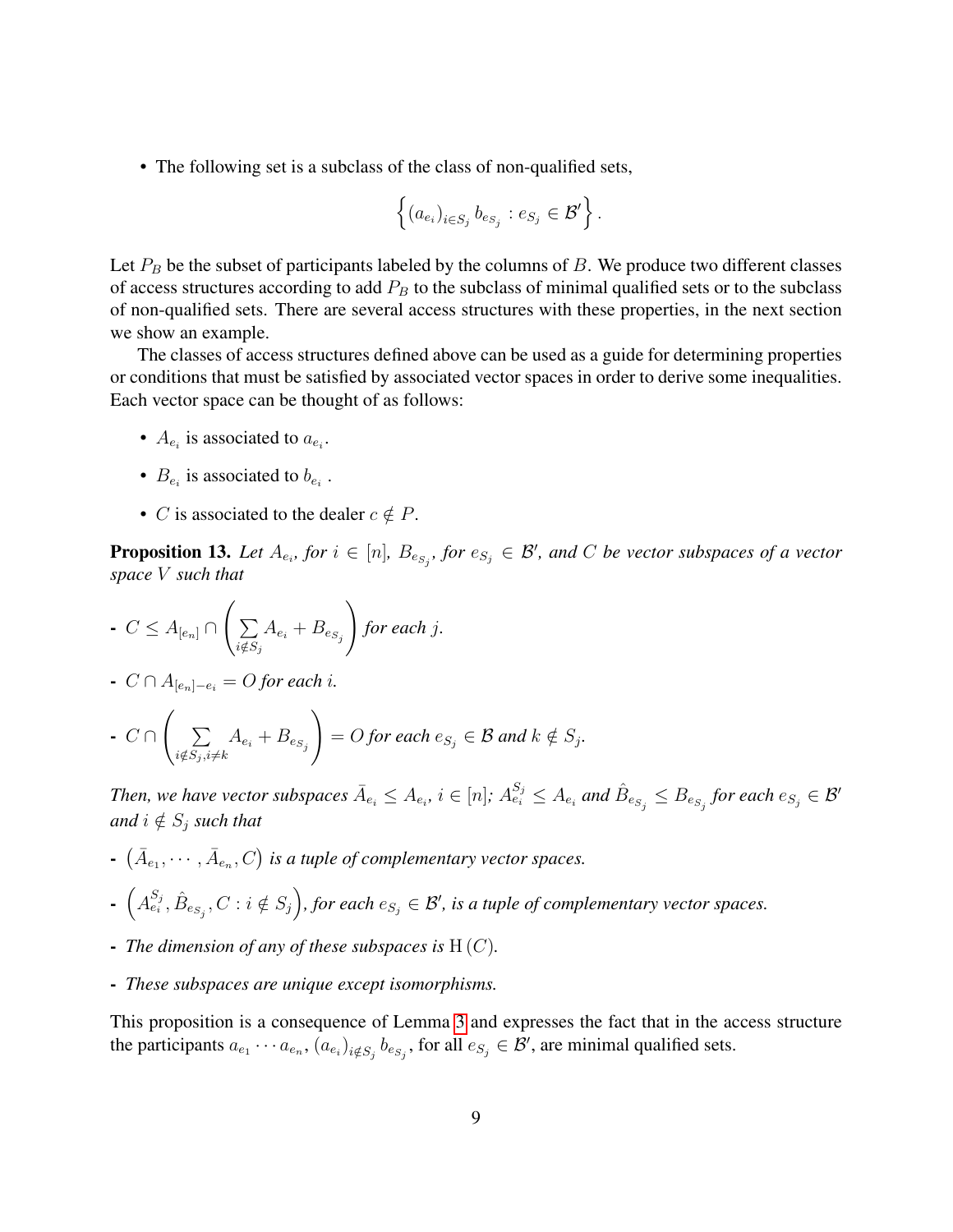The following linear mapping is well-defined under hypothesis of previous proposition:

$$
\varphi_B : C \to \bigoplus_i \frac{\bar{A}_{e_i}}{(\bigcap A_{e_i}) \cap \bar{A}_{e_i}}
$$

$$
c \longmapsto \varphi_B(c) := \sum_i \left[a_i\right]_{(\bigcap A_{e_i}) \cap \bar{A}_{e_i}},
$$

where  $c = \sum a_i$  with  $a_i \in \overline{A}_{e_i}$  and  $\mathcal{A}_{e_i} := \{A_{e_i}^{S_j} : i \notin S_j \text{ for some } j\}$ ; we take  $\mathcal{A}_{e_i}$  as  $\{O\}$ , in case that  $i \in S_j$  for all j. We remark that there is a correspondence between  $A_{e_i}$  and the subset of columns of B given by  $\mathcal{B}_{e_i} := \{e_{S_j} : i \notin S_j\}$ ; we take  $\mathcal{B}_{e_i}$  as  $\{O\}$  in case that  $i \in S_j$  for all j.

<span id="page-9-0"></span>**Lemma 14.** For any vector subspaces  $A_{e_1}, \ldots, A_{e_n}, B_{e_{S_{j_1}}}, \ldots, B_{e_{S_{j_{|S'|}}}}$  and C of a finite dimen*sional vector space* V *such that*

$$
\textbf{(i)}\ \ C \leq A_{[e_n]} \cap \left(\sum_{i \notin S_j} A_{e_i} + B_{e_{S_j}}\right) \text{ for each } e_{S_j} \in \mathcal{B}'.
$$

(ii)  $C ∩ A_{[e_n]-e_i} = O$  *for each i*.

$$
\textbf{(iii)}\ \ C \cap \left(\sum_{i \notin S_j, i \neq k} A_{e_i} + B_{e_{S_j}}\right) = O \text{ for each } e_{S_j} \in \mathcal{B} \text{ and } k \notin S_j.
$$

*Then,*

$$
\left[1+\sum_{i}|\mathcal{B}_{e_i}|\right] \mathrm{H}\left(C\right) \leq \sum_{i}|\mathcal{B}_{e_i}| \mathrm{H}\left(A_{e_i}\right) + \mathrm{H}\left(\ker\left(\varphi_B\right)\right).
$$

*Proof.* From mapping  $\varphi_B$ , we can derive the inequality

$$
\mathrm{H}\left(\frac{C}{\mathrm{ker}\left(\varphi_B\right)}\right) \leq \sum_i \mathrm{H}\left(\frac{\bar{A}_{e_i}}{(\bigcap \mathcal{A}_{e_i}) \cap \bar{A}_{e_i}}\right).
$$

So

$$
H(C) - H(\ker(\varphi_B)) \leq \sum_i \left[ H\left(\bar{A}_{e_i}\right) - I\left(\bar{A}_{e_i}; \bigcap \mathcal{A}_{e_i}\right) \right].
$$

Then

$$
\begin{split} \mathrm{H}\left(C\right)-\mathrm{H}\left(\mathrm{ker}\varphi_{B}\right)+\sum_{i}\sum_{e_{S_{j}}\in\mathcal{B}_{e_{i}}}\mathrm{H}\left(A_{e_{i}}^{S_{j}}\right) &\leq\sum_{i}\left[\mathrm{H}\left(\bar{A}_{e_{i}}\right)+\sum_{e_{S_{j}}\in\mathcal{B}_{e_{i}}}\mathrm{H}\left(A_{e_{i}}^{S_{j}}\right)-\mathrm{I}\left(\bar{A}_{e_{i}};\bigcap\mathcal{A}_{e_{i}}\right)\right],\\ &\leq\sum_{i}\sum_{e_{S_{j}}\in\mathcal{B}_{e_{i}}}\mathrm{H}\left(\bar{A}_{e_{i}},A_{e_{i}}^{S_{j}}\right),\text{ [from Lemma 4].} \end{split}
$$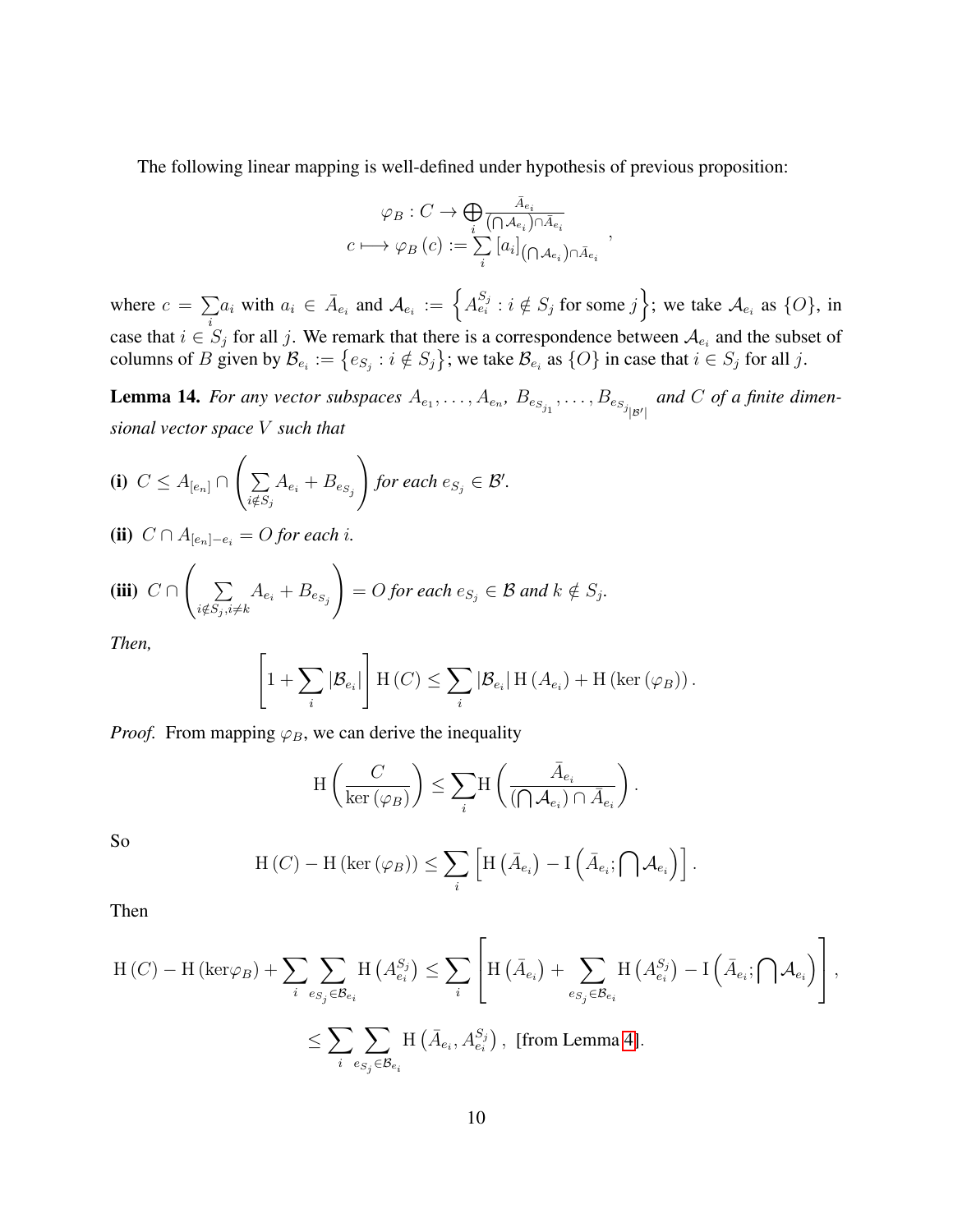Since  $H\left(A_{e_i}^{S_j}\right) = H\left(C\right), \quad \sum$  $e_{S_j} \in \mathcal{B}_{e_i}$  $1 = |\mathcal{B}_{e_i}|$  and  $\bar{A}_{e_i}, A_{e_i}^{S_j} \leq A_{e_i}$ , we get  $H(C) - H(\ker(\varphi_B)) + \sum$ i  $|\mathcal{B}_{e_i}| \text{ H } (C) \leq \sum$ i  $|\mathcal{B}_{e_i}| \mathop{\text{H}} (A_{e_i}),$ 

which implies the desired inequality.

<span id="page-10-0"></span>**Lemma 15.** For any vector subspaces  $A_{e_1}, \ldots, A_{e_n}, B_{e_{S_{j_1}}}, \ldots, B_{e_{S_{j_{|S'|}}}}$  and C of a finite dimen*sional vector space* V *over a finite field* F *whose characteristic does not divide* t*, such that*

$$
\textbf{(i)}\ \ C \leq A_{[e_n]} \cap \left( \sum_{i \notin S_j} A_{e_i} + B_{e_{S_j}} \right), \text{ for each } e_{S_j} \in \mathcal{B}'.
$$

$$
\textbf{(ii)}\ \ C \cap A_{[e_n] - e_i} = C \cap \left( \sum_{i \in S_j} A_{e_i} + B_{e_{S_j}} \right) = C \cap \left( \sum_{i \notin S_j, i \neq k} A_{e_i} + B_{e_{S_j}} \right) = O, \text{ for all } e_{S_j} \in \mathcal{B}' \text{ and }
$$
\n
$$
k \notin S_j \, .
$$

(iii)  $C \cap B = O$ , where B is the sum of all vector subspaces indexed by the columns of B. *Then*

$$
\ker\left(\varphi_B\right)=O.
$$

*Proof.* We take  $c = \sum$ i  $a_i \in C$  such that  $\varphi_B(c) = O$ , where  $a_i \in \overline{A}_i$ . We have to show  $c = O$ . By definition of  $\varphi_B$ ,

$$
a_i \in \bar{A}_{e_i} \cap \left(\bigcap_{e_{S_j} \in \mathcal{B}_{e_i}} A_{e_i}^{S_j}\right).
$$

Hence,  $a_i \in A_{e_i}^{S_j}$  for all  $e_{S_j} \in \mathcal{B}_{e_i}$ , and therefore

$$
\sum_{i \notin S_j} a_i \in \sum_{i \notin S_j} A_{e_i}^{S_j}.
$$

From (i) in Lemma [3,](#page-3-1) there exists  $b_j \in \hat{B}_{e_{S_j}}$  for each  $e_{S_j} \in \mathcal{B}'$  such that  $\sum_{i=1}^{\infty}$  $i \notin S_j$  $a_i + b_j \in C$ . Hence,

$$
\sum_{i \in S_j} a_i - b_j = \sum_i a_i - \left(\sum_{i \notin S_j} a_i + b_j\right) \in C \cap \left(\sum_{i \in S_j} A_{e_i} + B_{e_{S_j}}\right).
$$

From (ii), this implies

$$
\sum_{i \in S_j} a_i = b_j \text{ for all } e_{S_j} \in \mathcal{B}'.
$$

 $\Box$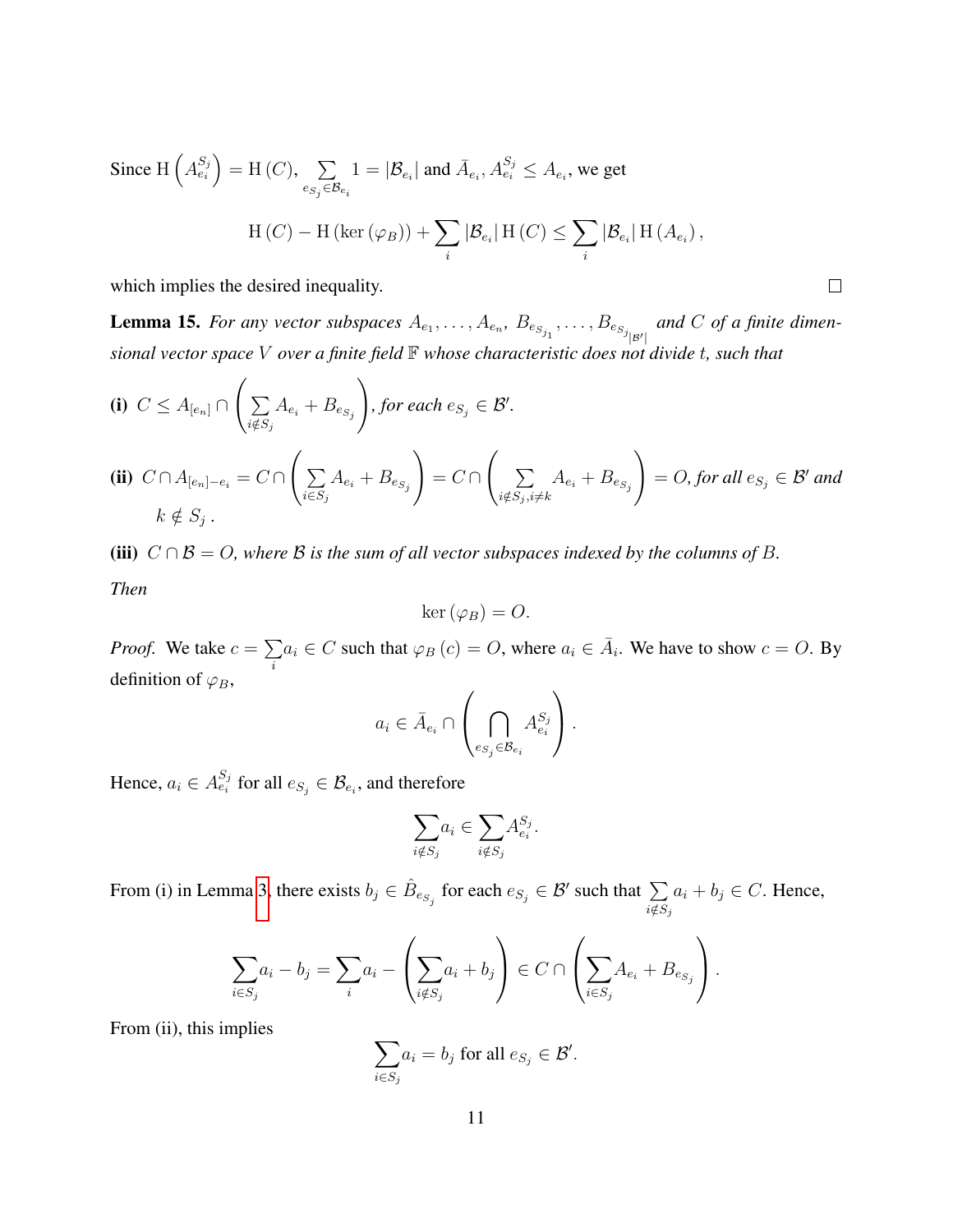These equalities define the following linear system of equations

<span id="page-11-0"></span>
$$
B^{T}\left(\begin{array}{c} a_{1} \\ \vdots \\ a_{n} \end{array}\right) = \left(\begin{array}{c} b_{1} \\ \vdots \\ b_{|\mathcal{B}'|} \\ \vdots \\ b^{|\mathcal{B}''|} \end{array}\right),\tag{1}
$$

where the vectors  $b^1, \ldots, b^{|\mathcal{B}''|}$  are omitted when  $\mathcal{B}''$  is empty; in other case,  $b^i := a_i$ , for  $e_i \in \mathcal{B}''$ . Since char (F) does not divide  $t = |\text{det}(B)|$ , the matrix  $B<sup>T</sup>$  is non-singular. Therefore, each  $a_i$  can be written as a linear combination of  $b_1, \ldots, b_{|\mathcal{B}'|}, b^1, \ldots, b^{|\mathcal{B}''|}$ , which implies that  $c \in \mathcal{B}$ . From (iii), we get  $c = O$ .  $\perp$ 

<span id="page-11-1"></span>**Corollary 16.** For any vector subspaces  $A_{e_1}, \ldots, A_{e_n}, B_{e_{S_{j_1}}}, \ldots, B_{e_{S_{j_{|\mathcal{B}'|}}}}$  and C of a finite dimen*sional vector space* V *over a finite field* F*, such that*

(i) 
$$
C \leq A_{[e_n]} \cap \left(\sum_{i \notin S_j} A_{e_i} + B_{e_{S_j}}\right)
$$
, for all  $e_{S_j} \in \mathcal{B}'$ .  
\n(ii)  $C \cap A_{[e_n]-e_i} = C \cap \left(\sum_{i \in S_j} A_{e_i} + B_{e_{S_j}}\right) = C \cap \left(\sum_{i \notin S_j, i \neq k} A_{e_i} + B_{e_{S_j}}\right) = O$ , for all  $e_{S_j} \in \mathcal{B}'$  and  $k \notin S_j$ .

*Then, the mapping*

$$
\phi_B^k : \ker(\varphi_B) \to B_{e_{S_k}}
$$
  

$$
c \longmapsto \phi_B^k(c) := \sum_{i \in S_k} a_i = b_k
$$

*is an one-to-one well-defined linear function for each*  $e_{S_k} \in \mathcal{B}'$ . Also, if the k-th column of B is a *linear combination of the columns of the submatrix of* B *denoted by*  $B_X$ ,  $k \notin X$ . Then,

$$
\phi_B^k\left(\ker\left(\varphi_B\right)\right) \subseteq \sum_{e_i \in B_X \cap \mathcal{B}''} A_{e_i} + \sum_{e_{S_i} \in B_X \cap \mathcal{B}'} B_{e_{S_i}}.
$$

*Proof.* We can follow line-by-line the proof of the previous lemma to obtain that there exists a unique  $b_k \in$  $\sqrt{ }$  $\sum$  $i \in S_k$  $\bar{A}_i$  $\setminus$  $\cap$   $\hat{B}_{e_{S_k}} \subseteq B_{e_{S_k}}$ . So  $\phi_B^k$  is well-defined. Since the written of each  $c \in$  $\ker(\varphi_B)$  is unique,  $\phi_B^k$  is also an one-to-one linear mapping. Also, if the k-th column of B is a linear combination of the columns of  $B_X$ , from equation [\(1\)](#page-11-0), we have that  $b_k$  is a linear combination of  $(b_i)_{i \in B_X} \cup (b^i)_{i \in B_X}$  . Therefore,  $b_k \in \sum_{\Delta}$  $e_i \in B_X \cap \mathcal{B}''$  $A_{e_i} + \sum$  $\sum_{e_{S_i}\in B_X\cap\mathcal{B}'} B_{e_{S_i}}.$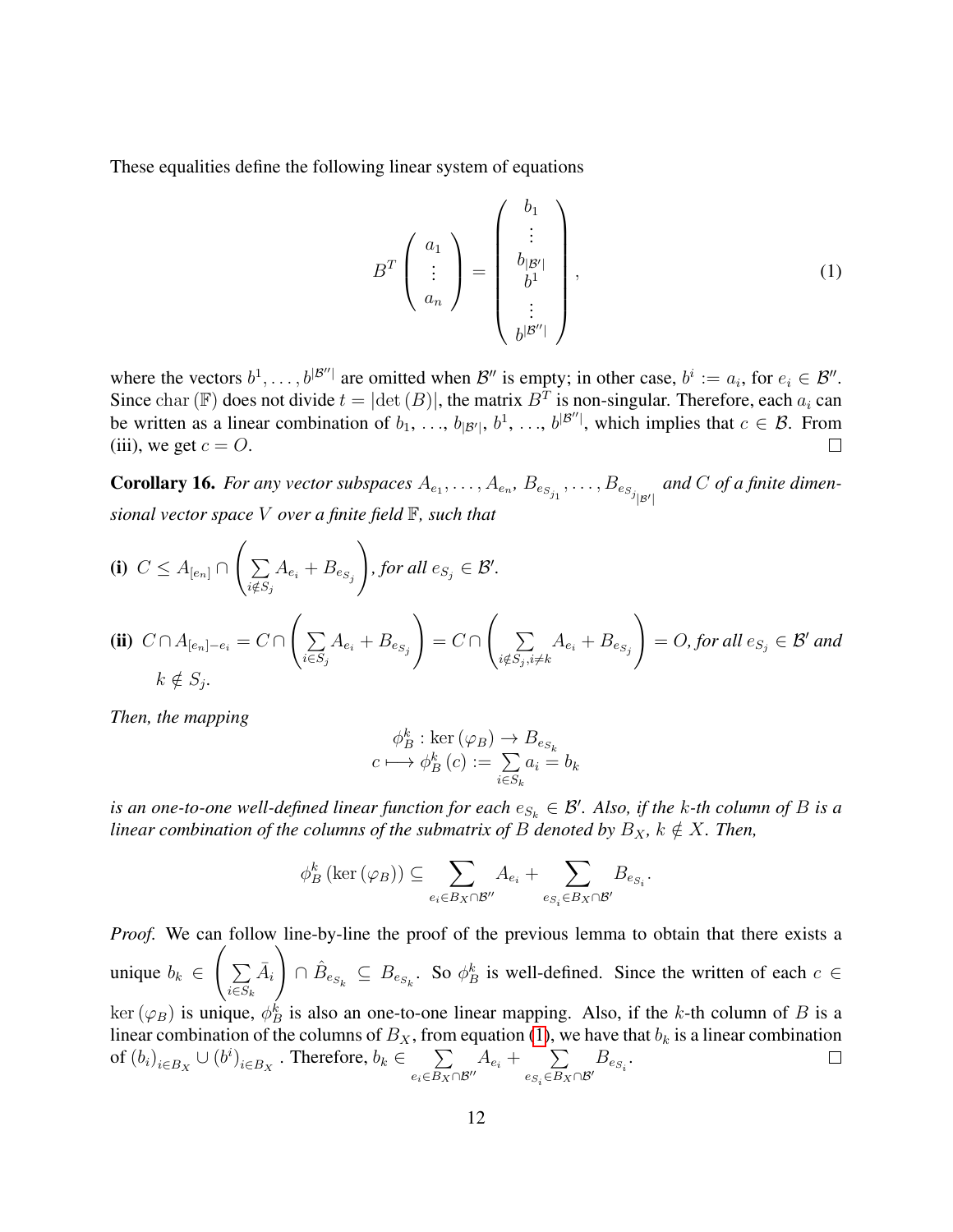We finally show a theorem that can produce characteristic-dependent linear rank inequalities as long as there are suitable binary matrices.

<span id="page-12-0"></span>**Theorem 17.** For a  $n \times n$  binary matrix B such that  $\mathcal{B}^{\prime\prime\prime} = \emptyset$  and  $|\text{det}(B)| = t \in \mathbb{N}, t > 1$ . Let  $A_{e_1},\ldots,A_{e_n},$   $B_{e_{S_{j_1}}},\ldots,B_{e_{S_{j_{|B'|}}}}$  and  $C$  be vector subspaces of a finite dimensional vector space  $V$ *over* F. *We have*

- *The following inequality is a characteristic-dependent linear rank inequality over fields whose characteristic does not divide* t*,*

$$
H(C) \leq \frac{1}{1 + \sum_{i} |\mathcal{B}_{e_i}|} \sum_{i} |\mathcal{B}_{e_i}| H(A_{e_i}) + H(C | A_{[e_n]}) + I(C; A_{e_i}, B_{e_{S_j}} : e_i \in \mathcal{B}'', e_{S_j} \in \mathcal{B}' )
$$
  
+
$$
\sum_{i} I(C; A_{[e_n] - e_i}) + \sum_{e_{S_h} \in \mathcal{B}', i \notin S_h} I(C; A_{e_j}, B_{e_{S_h}} : j \notin S_h, j \neq i)
$$
  
+
$$
\sum_{e_{S_j} \in \mathcal{B}'} \left[ H(C | A_{e_i}, B_{e_{S_j}}, i \notin S_j) + I(C; A_{e_i}, B_{e_{S_j}} : i \in S_j) \right].
$$

**-** Fixed  $k \in [n]$  such that  $e_{S_k} \in \mathcal{B}'$ . The following inequality is a characteristic-dependent linear *rank inequality over fields whose characteristic divides* t*,*

$$
H(C) \leq \frac{1}{2 + \sum_{i} |\mathcal{B}_{e_i}|} \left[ \sum_{i} |\mathcal{B}_{e_i}| H(A_{e_i}) + H(B_{e_{S_k}}) \right] + H(C | A_{e_i}, B_{e_{S_j}} : e_i \in \mathcal{B}'', e_{S_j} \in \mathcal{B}' )
$$
  
+ 
$$
H(C | A_{[e_n]}) + \sum_{e_{S_i} \in \mathcal{B}'} H(C | A_{e_j}, B_{e_{S_i}} : j \notin S_i)
$$
  
+ 
$$
\sum_{i} I(C; A_{[e_n] - e_i}) + \sum_{e_{S_h} \in \mathcal{B}', i \notin S_h} I(C; A_{e_j}, B_{e_{S_h}} : j \notin S_h, j \neq i)
$$
  
+ 
$$
\sum_{e_{S_j} \in \mathcal{B}'} I(C; A_{e_i}, B_{e_{S_j}} : i \in S_j) + \sum_{i} I(C; A_{e_j}, B_{e_{S_i}} : e_{S_j} \in \mathcal{B}', e_j \in \mathcal{B}'', j \neq i).
$$

The inequalities do not in general hold over fields whose characteristic is different to the mentioned. Counter examples would be in  $V = GF(p)^n$ , take the vector spaces  $A_{e_i} = \langle e_i \rangle, e_i \in [e_n],$  $B_{e_{S_j}} = \langle e_{S_j} \rangle, e_{S_j} \in \mathcal{B}'$ , and  $C = \langle \sum e_i \rangle$  Then, when p divides t, the first inequality does not hold; and when  $p$  does not divide  $t$ , the second inequality does not hold.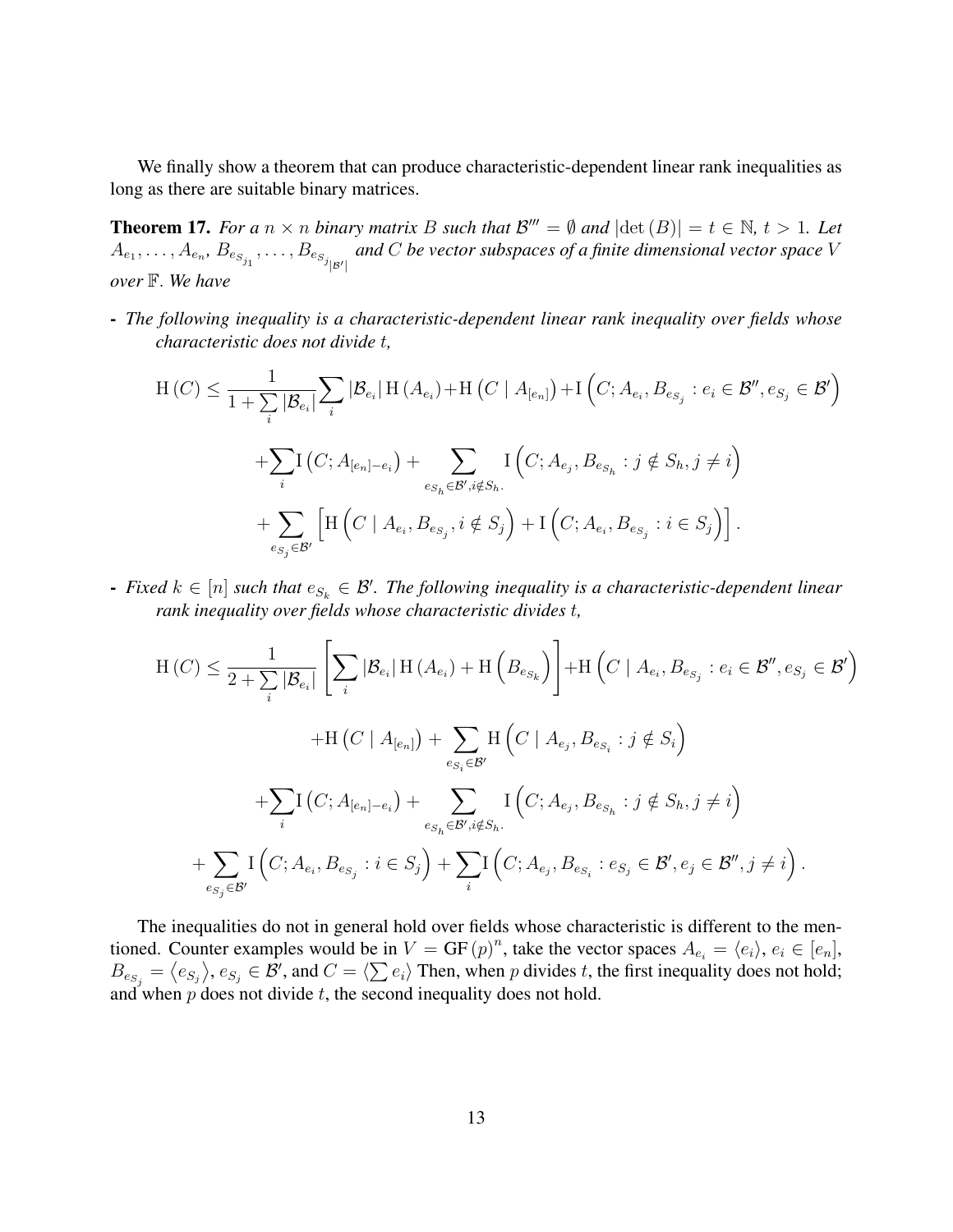*Proof.* To prove the first inequality: let  $\mathbb F$  be a finite field whose characteristic does not divide t. Let

$$
C^{\langle 0 \rangle} := C \cap A_{[e_n]} \cap \left[ \bigcap_{e_{S_j} \in \mathcal{B}'} \left( \sum_{i \notin S_j} A_{e_i} + B_{e_{S_j}} \right) \right].
$$

We have

$$
\mathrm{H}\left(C \mid C^{\langle 0 \rangle}\right) \leq \mathrm{H}\left(C \mid A_{[e_n]}\right) + \sum_{e_{S_j} \in \mathcal{B}'} \mathrm{H}\left(C \mid A_{e_i}, B_{e_{S_j}} : i \notin S_j\right).
$$

Recursively, for  $i \in [n]$ , denote by  $C^{(i)}$ , a subspace of  $C^{(i-1)}$  which is a complementary space to  $\sum$  $\sum_{j\neq i} A_{e_j}$  in

$$
C^{\langle i-1\rangle} + \sum_{j\neq i} A_{e_j}.
$$

We have

$$
\mathrm{H}\left(C^{\langle i-1\rangle}\mid C^{\langle i\rangle}\right)\leq\mathrm{I}\left(C;A_{e_j}:j\neq i\right).
$$

Let  $C_{e_{S_{j_1}}}^{[0]} := C^{(n)}$  and recursively, for each  $i \notin S_{j_1}$ , we denote by  $C_{e_{S_{j_1}}}^{[i]}$ , a subspace of  $C_{e_{S_{j_1}}}^{[i-1]}$  which is a complementary space to  $\sum$  $\sum\limits_{j \notin S_{j_1}, j \neq i}A_{e_j}+B_{e_{S_{j_1}}}$  in

$$
C_{e_{S_{j_1}}}^{[i-1]} + \sum_{j \notin S_{j_1}, j \neq i} A_{e_j} + B_{e_{S_{j_1}}}.
$$

We have

$$
\mathrm{H}\left(C_{e_{S_{j_1}}}^{[i-1]} \mid C_{e_{S_{j_1}}}^{[i]}\right) \leq \mathrm{I}\left(C; A_{e_j}, B_{e_{S_{j_1}}} : j \notin S_{j_1}, j \neq i\right).
$$

In a similar way, we define  $C_{e_{S_{j_2}}}^{[0]} = C_{e_{S_{j_1}}}^{[n]}, \ldots, C_{e_{S_{j_{|\mathcal{B}'|}}}}^{[0]} = C_{e_{S_{j_{|\mathcal{B}'|}-1}}}^{[n]}$  until to find a subspace  $C^{(0)} :=$  $C^{[n]}_{e_{S_j}|_{\mathcal{B}'}|}$  that holds

$$
\mathrm{H}\left(C^{\langle n\rangle} \mid C^{(0)}\right) \leq \sum_{e_{S_h} \in \mathcal{B}', i \notin S_h} \mathrm{I}\left(C; A_{e_j}, B_{e_{S_h}} : j \notin S_h, j \neq i\right).
$$

Recursively, for i, with  $e_{S_i} \in \mathcal{B}'$ , we denote by  $C^{(i)}$ , a subspace of  $C^{(i-1)}$  which is a complementary space to  $\Sigma$  $\sum_{j\in S_i}A_{e_j}+B_{e_{S_i}}$  in

$$
C^{(i-1)} + \left(\sum_{j \in S_i} A_{e_j} + B_{e_{S_i}}\right).
$$

We also have

$$
\mathrm{H}\left(C^{(i-1)}\mid C^{(i)}\right) \leq \mathrm{I}\left(C^{(i-1)}; A_{e_j}, B_{e_{S_i}} : j \in S_i\right).
$$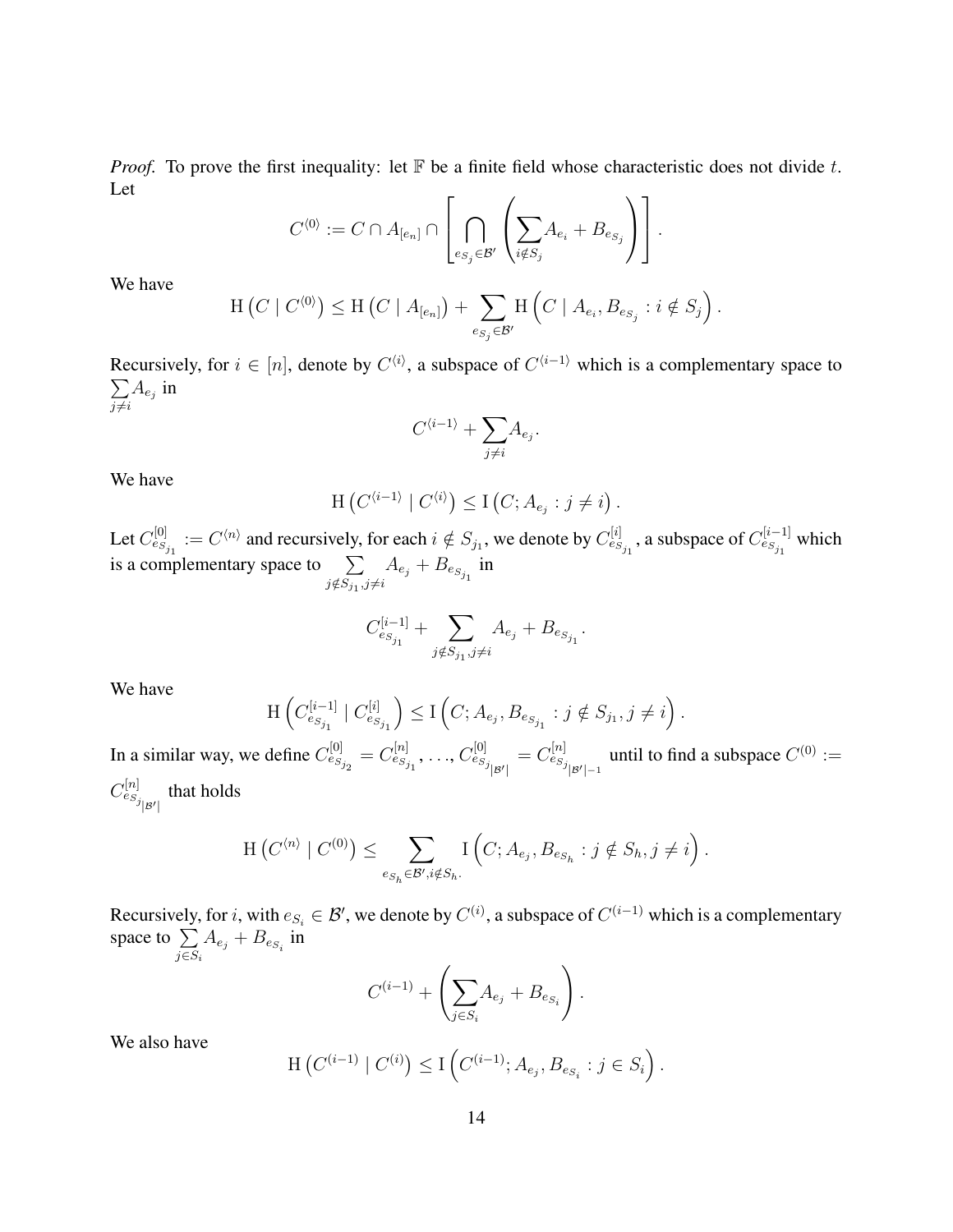Define by  $\hat{C}$ , a subspace of  $C^{(|B'|)}$  which is a complementary space to

$$
\mathcal{B} = \left(\sum_{e_{S_i} \in \mathcal{B}'} B_{e_{S_i}}\right) + \left(\sum_{e_i \in \mathcal{B}''} A_{e_i}\right)
$$

in  $C^{(|\mathcal{B}'|)} + \mathcal{B}$ . We have

$$
\mathrm{H}\left(C^{(|\mathcal{B}'|)}\mid \hat{C}\right) \leq \mathrm{I}\left(C; A_{e_i}, B_{e_{S_j}}: e_i \in \mathcal{B}'', e_{S_j} \in \mathcal{B}'\right).
$$

Hence,

$$
H\left(C \mid \hat{C}\right) = H\left(C \mid C^{\langle 0 \rangle}\right) + H\left(C^{\langle 0 \rangle} \mid C^{\langle n \rangle}\right) + H\left(C^{\langle n \rangle} \mid C^{\langle 0 \rangle}\right) + H\left(C^{\langle 0 \rangle} \mid C^{\langle |B' \rangle}\right) + H\left(C^{\langle |B' \rangle} \mid \hat{C}\right) \leq H\left(C \mid A_{[e_n]}\right) + \sum_{e_{S_j} \in \mathcal{B}'} H\left(C \mid A_{e_i}, B_{e_{S_j}} : i \notin S_j\right) + \sum_{i} I\left(C; A_{[e_n] - e_i}\right) + \sum_{e_{S_h} \in \mathcal{B}', i \notin S_h} I\left(C; A_{e_j}, B_{e_{S_h}} : j \notin S_h, j \neq i\right) + \sum_{e_{S_j} \in \mathcal{B}'} I\left(C; A_{e_i}, B_{e_{S_j}} : i \in S_j\right) + I\left(C; A_{e_i}, B_{e_{S_j}} : e_i \in \mathcal{B}'', e_{S_j} \in \mathcal{B}'\right).
$$

Since  $A_{e_1}, \ldots, A_{e_n}, B_{e_{S_{j_1}}}, \ldots, B_{e_{S_{j_{|\mathcal{B}'|}}}}$  and  $\hat{C}$  satisfy hypothesis in Lemma [15,](#page-10-0) we have ker  $(\varphi_B)$  = O. Therefore, as these spaces also satisfy hypothesis in Lemma [14,](#page-9-0) it follows

$$
\left[1+\sum_i|\mathcal{B}_{e_i}|\right]\mathrm{H}\left(\hat{C}\right)\leq \sum_i|\mathcal{B}_{e_i}|\,\mathrm{H}\left(A_{e_i}\right).
$$

Using the last two inequalities, we can obtain the described inequality:

$$
H(C) - H(C | A_{[e_n]}) - \sum_{e_{S_j} \in \mathcal{B}'} H(C | A_{e_i}, B_{e_{S_j}} : i \notin S_j)
$$
  

$$
- \sum_{i \in [n]} I(C; A_{[e_n] - e_i}) - \sum_{e_{S_h} \in \mathcal{B}', i \notin S_h} I(C; A_{e_j}, B_{e_{S_h}} : j \notin S_h, j \neq i)
$$
  

$$
- \sum_{e_{S_j} \in \mathcal{B}'} I(C; A_{e_i}, B_{e_{S_j}} : i \in S_j) - I(C; A_{e_i}, B_{e_{S_j}} : e_i \in \mathcal{B}'', e_{S_j} \in \mathcal{B}') \leq H(C)
$$
  

$$
\leq \frac{1}{1 + \sum_i |\mathcal{B}_{e_i}|} \sum_i |\mathcal{B}_{e_i}| H(A_{e_i}).
$$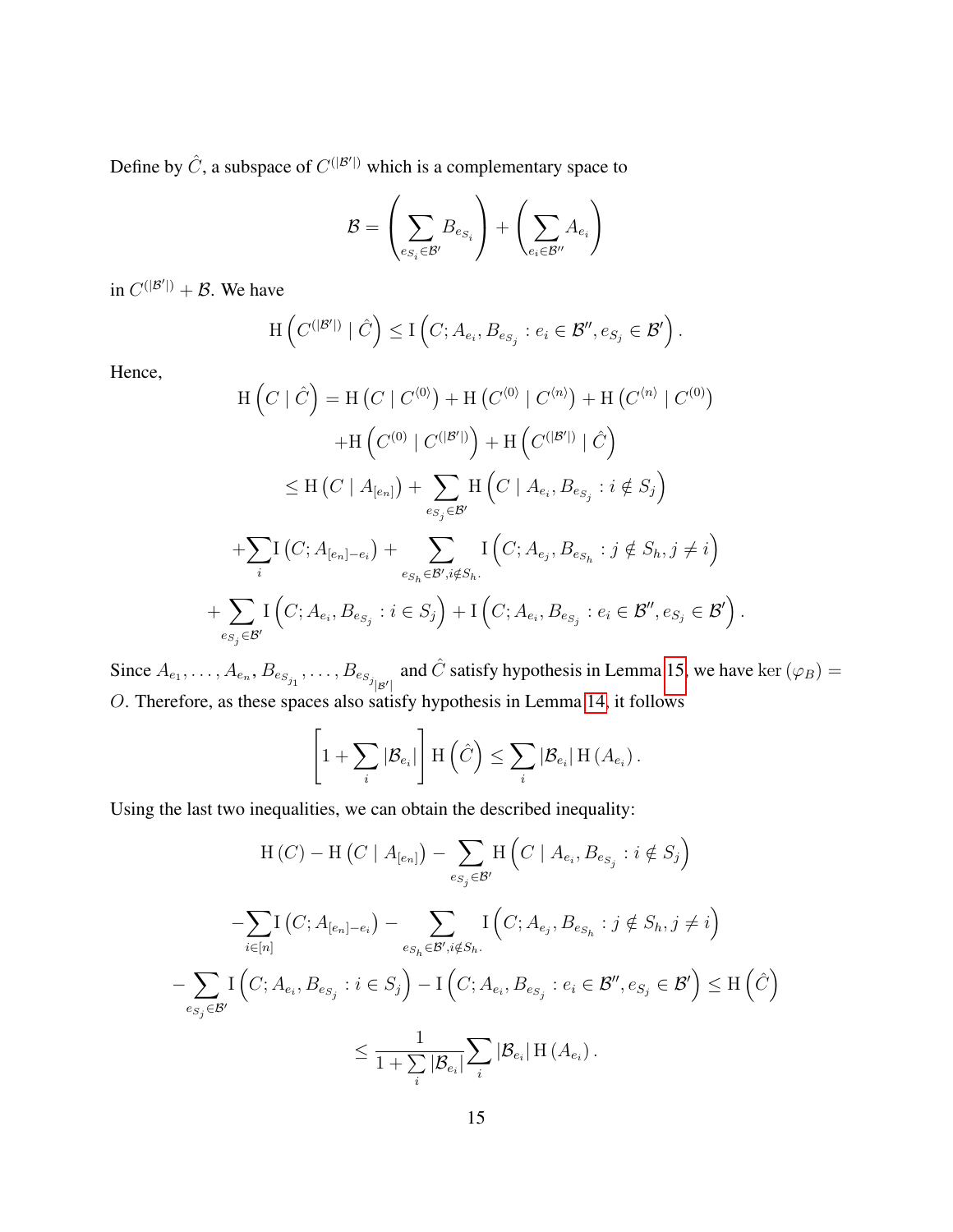To prove the second inequality, let  $k \in [n]$  such that  $e_{S_k} \in \mathcal{B}'$  and let  $\mathbb F$  be a finite field whose characteristic divides t. Let

$$
C^{[0]}:= C \cap \mathcal{B} \cap A_{[e_n]} \cap \left[ \bigcap_{e_{S_j} \in \mathcal{B}'} \left( \sum_{i \notin S_j} \hspace{-0.1cm} A_{e_i} + B_{e_{S_j}} \right) \right].
$$

We apply to  $C^{[0]}$  the same argument applied to space  $C^{(0)}$  in the proof of the previous inequality, we therefore obtain a subspace  $C^{\{0\}} := C^{(|B'|)}$ . Recursively, for  $i \in [n]$ , we denote by  $C^{\{i\}}$ , a subspace of  $C^{\{i-1\}}$  which is a complementary space to

$$
\left(\sum_{e_{S_j} \in \mathcal{B}', j \neq i} B_{e_{S_j}}\right) + \left(\sum_{e_j \in \mathcal{B}'', j \neq i} A_{e_j}\right)
$$

in

$$
C^{\{i-1\}}+\left(\sum_{e_{S_j}\in \mathcal{B}', j\neq i} B_{e_{S_j}}\right)+\left(\sum_{e_j\in \mathcal{B}'', j\neq i} A_{e_j}\right);
$$

we have

$$
\mathrm{H}\left(C^{\{i-1\}}\mid C^{\{i\}}\right) \leq \mathrm{I}\left(C; A_{e_j}, B_{e_{S_i}}: e_{S_j} \in \mathcal{B}', e_j \in \mathcal{B}'', j \neq i\right)
$$

We define  $\tilde{C} := C^{\{n\}}$  and the following inequality is true

$$
H\left(C \mid \tilde{C}\right) = H\left(C \mid C^{\{0\}}\right) + H\left(C^{\{0\}} \mid \tilde{C}\right)
$$
  
\n
$$
\leq H\left(C \mid A_{e_i}, B_{e_{S_j}} : e_i \in \mathcal{B}'', e_{S_j} \in \mathcal{B}'\right) + H\left(C \mid A_{[e_n]}\right) + \sum_{e_{S_j} \in \mathcal{B}'} H\left(C \mid A_{e_i}, B_{e_{S_j}} : i \notin S_j\right)
$$
  
\n
$$
+ \sum_{i} I\left(C; A_{[e_n] - e_i}\right) + \sum_{e_{S_h} \in \mathcal{B}', i \notin S_h} I\left(C; A_{e_j}, B_{e_{S_h}} : j \notin S_h, j \neq i\right)
$$
  
\n
$$
+ \sum_{e_{S_j} \in \mathcal{B}'} I\left(C; A_{e_i}, B_{e_{S_j}} : i \in S_j\right) + \sum_{i} I\left(C; A_{e_j}, B_{e_{S_i}} : e_{S_j} \in \mathcal{B}', e_j \in \mathcal{B}'', j \neq i\right).
$$
 (2)

<span id="page-15-1"></span>We remark that vector subspaces  $A_{e_1}, \ldots, A_{e_n}, B_{e_{S_{j_1}}}, \ldots, B_{e_{S_{j_{|\mathcal{B}'|}}}}$  and  $\tilde{C}$  satisfy hypothesis in Lemma [14.](#page-9-0) Thus,

<span id="page-15-0"></span>
$$
\left[1 + \sum_{i} |\mathcal{B}_{e_i}| \right] \mathcal{H}(\tilde{C}) \leq \sum_{i} |\mathcal{B}_{e_i}| \mathcal{H}(A_{e_i}) + \mathcal{H}(\ker(\varphi_B)). \tag{3}
$$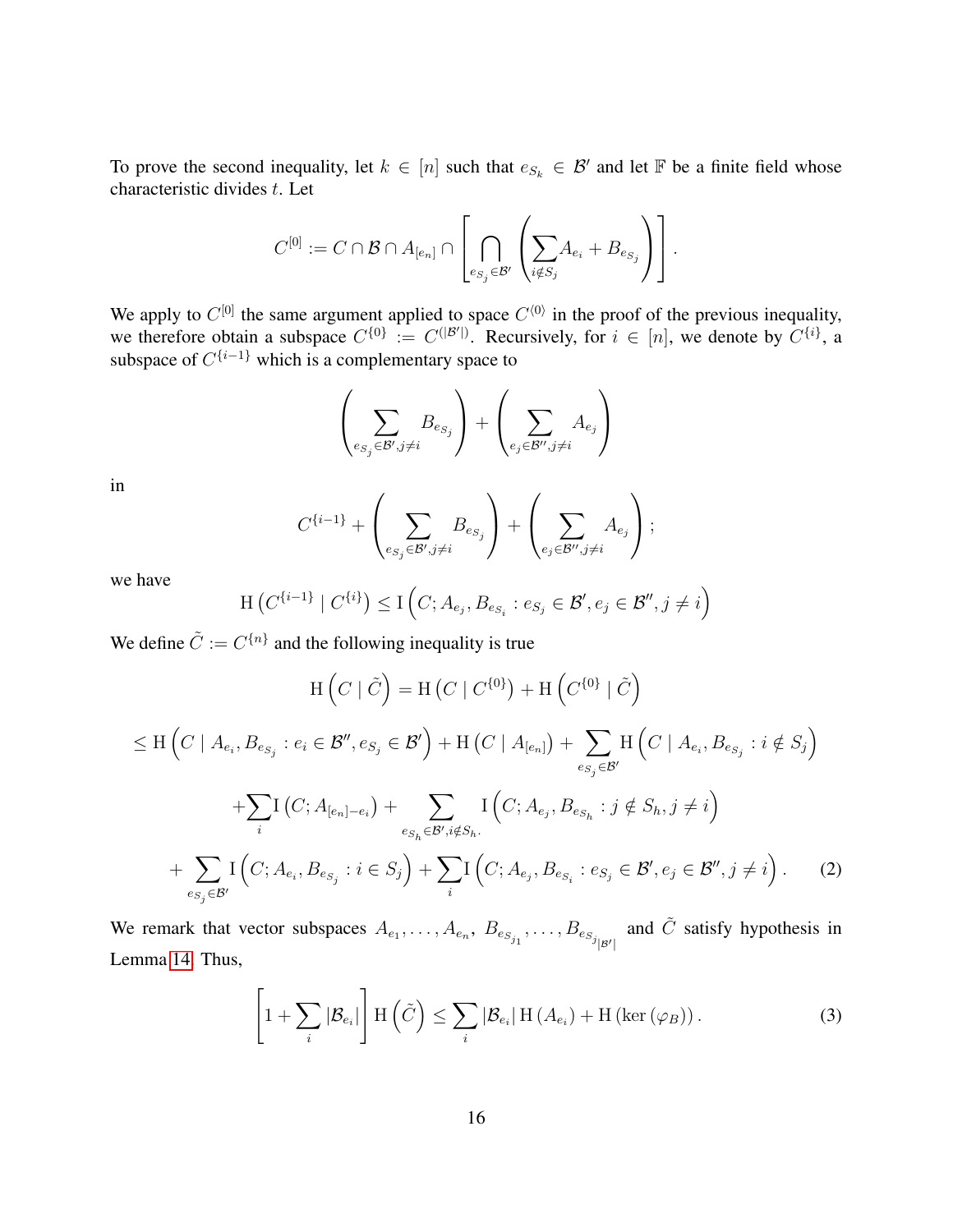As  $B$  is singular over fields whose characteristic divides  $t$ , without loss generality, we suppose that there exists a submatrix  $B_X$  such that  $e_{S_k}$  is a linear combination of the columns of  $B_X$ . So, from Corollary [16,](#page-11-1)

<span id="page-16-0"></span>
$$
H\left(\ker\left(\varphi_B\right)\right) \leq I\left(B_{e_{S_k}}; A_{e_i}, B_{e_{S_j}}: e_i \in B_X \cap \mathcal{B}'', e_{S_j} \in B_X \cap \mathcal{B}'\right). \tag{4}
$$

We note that  $\tilde{C} \leq \mathcal{B}$  and  $\tilde{C} \cap \mathcal{B}_Y = O$ , for all  $B_Y$ , where  $\mathcal{B}_Y$  is the sum of all vector subspaces indexed by the columns of a proper submatrix  $B_Y$  of B. From Lemma [3,](#page-3-1) taking  $C := \tilde{C}$ ,  $A_i := A_{e_i}$ ,  $A_j := B_{e_{S_j}}$  according to  $e_i \in \mathcal{B}''$  or  $e_{S_j} \in \mathcal{B}'$ , the inequality

$$
\begin{aligned} \mathrm{H}\left(\tilde{C}\right) + \mathrm{I}\left(B_{e_{S_k}}; A_{e_i}, B_{e_{S_j}}: e_i \in \mathcal{B}'', e_{S_j} \in \mathcal{B}', S_j \neq S_k\right) &\leq \mathrm{H}\left(B_{e_{S_k}}\right) \\ &\quad \text{[we note that } \bar{B}_{e_{S_k}} \cap \mathcal{B}_{B-k} = O \text{ and } \mathrm{H}\left(\tilde{C}\right) = \mathrm{H}\left(\bar{B}_{e_{S_k}}\right) \mathrm{I} \end{aligned}
$$

which implies

$$
\mathrm{H}\left(\tilde{C}\right) + \mathrm{I}\left(B_{e_{S_k}}; A_{e_i}, B_{e_{S_i}}: e_i \in B_X \cap \mathcal{B}'', e_{S_i} \in B_X \cap \mathcal{B}'\right) \le \mathrm{H}\left(B_{e_{S_k}}\right).
$$

Using inequality [\(4\)](#page-16-0), we have

$$
H\left(\tilde{C}\right) + H\left(\ker\left(\varphi_B\right)\right) \le H\left(B_{e_{S_k}}\right).
$$

Therefore, from inequality [\(3\)](#page-15-0),

$$
\left[2+\sum_{i}|\mathcal{B}_{e_i}|\right] \mathrm{H}\left(\tilde{C}\right) \leq \sum_{i}|\mathcal{B}_{e_i}| \mathrm{H}\left(A_{e_i}\right) + \mathrm{H}\left(B_{e_{S_k}}\right).
$$

From this and inequality [\(2\)](#page-15-1), we obtain the desired inequality:

$$
H(C) - H(C | A_{[e_n]}) - \sum_{e_{S_j} \in \mathcal{B}'} H(C | A_{e_i}, B_{e_{S_j}} : i \notin S_j) - H(C | A_{e_i}, B_{e_{S_j}} : e_i \in \mathcal{B}'', e_{S_j} \in \mathcal{B}')
$$
  

$$
- \sum_{i} I(C; A_{[e_n] - e_i}) - \sum_{e_{S_h} \in \mathcal{B}', i \notin S_h} I(C; A_{e_j}, B_{e_{S_h}} : j \notin S_h, j \neq i)
$$
  

$$
- \sum_{e_{S_j} \in \mathcal{B}'} I(C; A_{e_i}, B_{e_{S_j}} : i \in S_j) - \sum_{i} I(C; A_{e_i}, B_{e_{S_j}} : e_{S_j} \in \mathcal{B}', e_i \in \mathcal{B}'', j \neq i)
$$
  

$$
\leq H(\tilde{C}) \leq \frac{1}{2 + \sum_{i} |\mathcal{B}_{e_i}|} \left( \sum_{i} |\mathcal{B}_{e_i}| H(A_{e_i}) + H(B_{e_{S_k}}) \right).
$$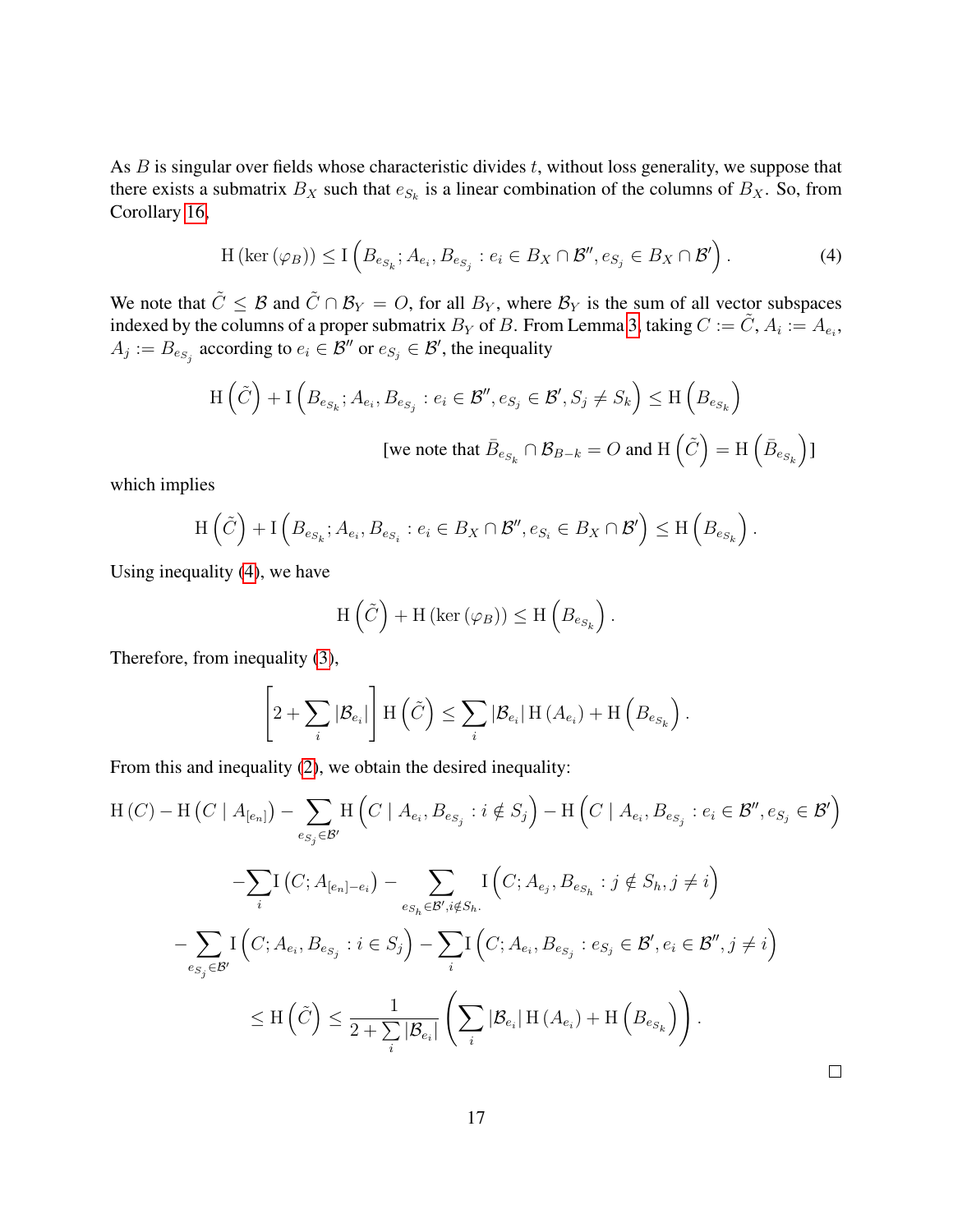| $B_1 \cdots B_{t+1} A_{t+2} \cdots A_{M(n,t)}$                                            |  |               |                     |  |              |                                                                                                               |                                                                                                                                     |
|-------------------------------------------------------------------------------------------|--|---------------|---------------------|--|--------------|---------------------------------------------------------------------------------------------------------------|-------------------------------------------------------------------------------------------------------------------------------------|
| $\sim$ $\sim$ $\sim$                                                                      |  |               | $\cdots$ 0 \        |  |              |                                                                                                               |                                                                                                                                     |
| 1 : 1 0 : 0                                                                               |  |               |                     |  |              | $a_1 \cdots a_{t+1} b_1 \cdots b_{t+1} c$                                                                     |                                                                                                                                     |
| $\vert \hspace{.1cm} \vert$ : $\vert \hspace{.1cm} \vert$ : $\vert \hspace{.1cm} \vert$ : |  |               | $\vdots$ $\vdots$ 0 |  | $\cdots$ 0 0 |                                                                                                               | $\cdots$ 1 1 \                                                                                                                      |
| 1 : 1 0 : 0                                                                               |  |               |                     |  |              | $\begin{pmatrix} 0 & \vdots & \vdots & 1 & \vdots & 1 \end{pmatrix}$                                          | $\vdots$                                                                                                                            |
| $1$ $\vdots$ 0 0 $\vdots$                                                                 |  |               |                     |  |              | $\frac{1}{2}$ : $\frac{1}{2}$ : $\frac{1}{2}$ : $\frac{1}{2}$ : $\frac{1}{2}$ : $\frac{1}{2}$ : $\frac{1}{2}$ |                                                                                                                                     |
| $1 \quad \vdots \quad 1 \quad 1 \quad \vdots \quad 0$                                     |  |               |                     |  |              |                                                                                                               | $\left(\begin{array}{ccccccccc} 0 & \vdots & 0 & 1 & \vdots & 1 & \vdots \\ 0 & \cdots & 1 & 1 & \cdots & 0 & 1 \end{array}\right)$ |
| $1$ : $\vdots$ 0 :                                                                        |  |               | $\overline{0}$      |  |              |                                                                                                               |                                                                                                                                     |
| $\mathbf{1}$                                                                              |  | $1 \div \div$ | $\overline{0}$      |  |              |                                                                                                               |                                                                                                                                     |
|                                                                                           |  | $\ddotsc$     |                     |  |              |                                                                                                               |                                                                                                                                     |

<span id="page-17-0"></span>Figure 2: A family of matrices  $B_{M(n,t)}^t$  whose determinant is  $\pm t$  and a family of representable matroids.

### 5 Examples and applications

We now produce some characteristic-dependent linear rank inequalities using a convenient class of matrices. Let  $n \geq 7$  and t integer such that  $2 \leq t \leq \left\lfloor \frac{n-1}{2} \right\rfloor$  $\frac{-1}{2}$  | – 1 and  $M(n, t) = n - t - 2$ . In Theorem [17,](#page-12-0) we take square matrices  $B_{M(n,t)}^t$  as described in figure [2](#page-17-0) on the left side with column vectors of the form  $A_i := A_{e_i} = e_i$ ,  $B_i := B_{e_{[M(n,t)]-i}} = c - e_i$  and  $c = \sum_{i=1}^{n} a_i$  $i \in$ [ $M(n,t)$ ]  $e_i$ . We have  $\begin{array}{c} \begin{array}{c} \begin{array}{c} \end{array} \\ \begin{array}{c} \end{array} \end{array} \end{array}$  $\left| \det \left( B^t_{M(n,t)} \right) \right| = t,$  $\mathcal{B}'_{B^t_{M(n,t)}}$  $= t + 1,$  $\mathcal{B}''_{B^t_{M(n,t)}}$  $= M(n, t) - t - 1, |\mathcal{B}_{e_i}| = 1 \text{ for } i \in [t + 1]$ 

and  $|\mathcal{B}_{e_i}| = 0$  for  $i \in [t+2, M(n, t)]$ . Let  $A_1, A_2, ..., A_{M(n, t)}, B_1, B_2, ..., B_{t+1}$  and C be vector subspaces of a finite dimensional vector space  $V$  over a finite field  $\mathbb{F}$ . We have

- A characteristic-dependent linear rank inequality over fields whose characteristic does not divide t,

$$
H(C) \leq \frac{1}{t+2} \sum_{i \in [t+1]} H(A_i) + I(C; B_{[t+1]}, A_{[t+2,M(n,t)]}) + H(C | A_{[M(n,t)]})
$$
  
+ 
$$
\sum_{i \in [M(n,t)]} I(C; A_{[M(n,t)]-i}) + \sum_{i \in [t+1]} [I(C; B_i) + H(C | A_i, B_i) + I(C; A_{[M(n,t)]-i}, B_i)].
$$

- A characteristic-dependent linear rank inequality over fields whose characteristic divides t,

$$
H(C) \leq \frac{1}{t+3} \left[ \sum_{i \in [t+1]} H(A_i) + H(B_1) \right] + H(C | B_{[t+1]}, A_{[t+2,M(n,t)]}) + H(C | A_{[M(n,t)]})
$$
  
+ 
$$
\sum_{i \in [M(n,t)]} I(C; A_{[M(n,t)]-i}) + \sum_{i \in [t+1]} [I(C; B_i) + H(C | A_i, B_i) + I(C; A_{[M(n,t)]-i}, B_i)]
$$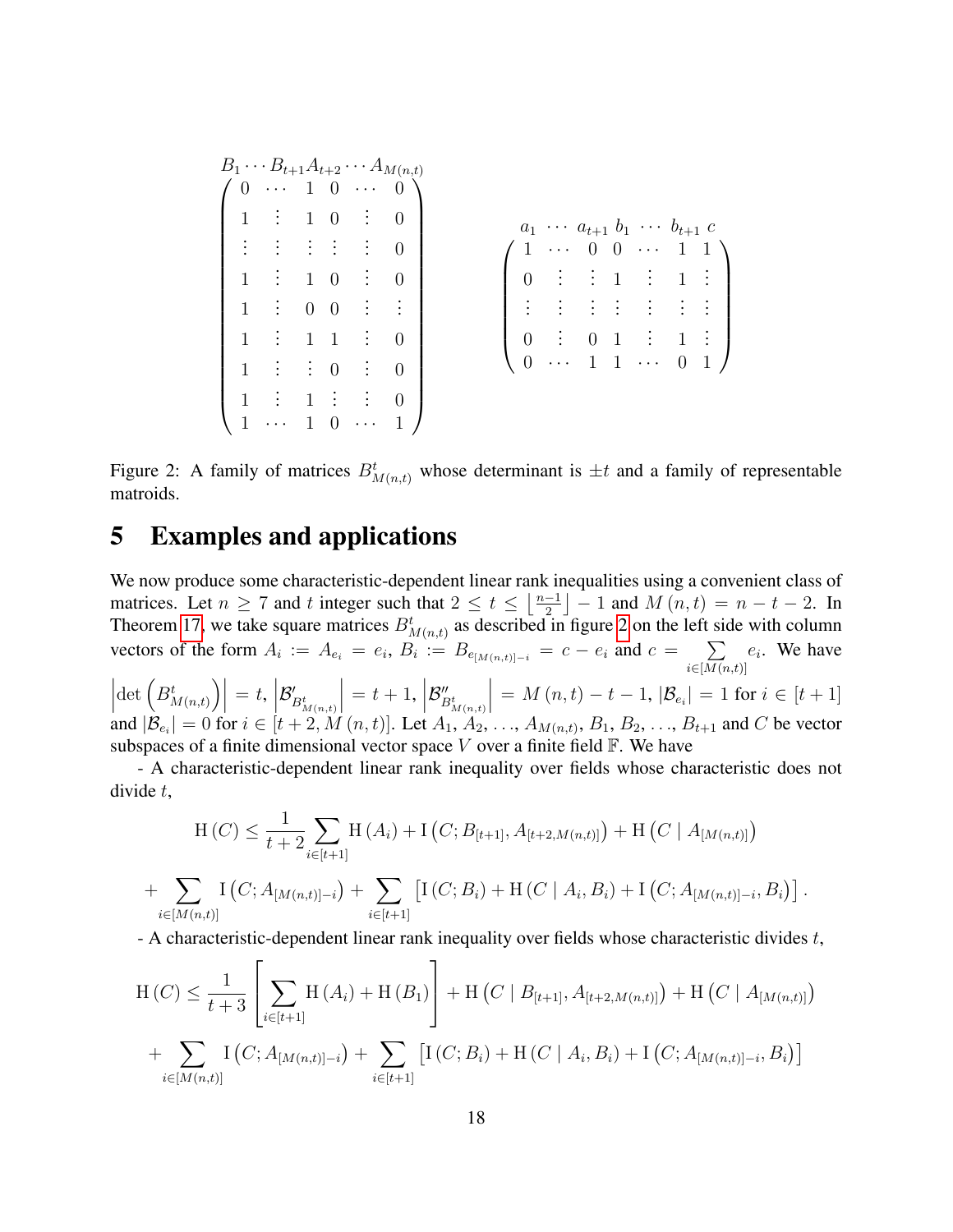+ 
$$
\sum_{i\in[t+1]} \mathcal{I}(C; B_{[t+1]-i}, A_{[t+2,M(n,t)]}) + \sum_{i\in[t+2,M(n,t)]} \mathcal{I}(C; B_{[t+1]}, A_{[t+2,M(n,t)]-i}).
$$

*Remark* 18. We produce a class of  $\left\lfloor \frac{n-1}{2} \right\rfloor$  $\frac{-1}{2}$   $\left[-2\right]$  inequalities that are true over finite sets of primes and another class of  $\frac{n-1}{2}$  $\frac{-1}{2}$   $\big]$  – 2 inequalities that are true over co-finite sets of primes.

Let  $t \in \mathbb{N}$ ,  $t > 1$  and let  $\mathbb F$  be a finite field. We use the port at c of the representable matroid obtained from the matrix in Figure [2](#page-17-0) on the right side; the set of participants is  $P =$  ${a_1, \ldots, a_{t+1}, b_1, \ldots, b_{t+1}}$ , with dealer  $p = c$ .

When char  $(\mathbb{F})$  divides t, the following set is a subclass of the minimal qualified set:

$$
\{a_1b_1,\ldots,a_{t+1}b_{t+1},a_1\cdots a_{t+1},a_1b_2\cdots b_{t+1},b_1a_2b_3\cdots b_{t+1},\ldots,b_1\cdots b_{t}a_{t+1}\},\,
$$

and the following set is a subclass of the non-qualified set:

$$
\{b_1a_2\cdots a_{t+1}, a_1b_2a_3\cdots a_{t+1}, \ldots, a_1\cdots a_t b_{t+1}\} \cup \{b_1\cdots b_{t+1}\}.
$$

When char  $(\mathbb{F})$  does not divide t, the following set is a subclass of the minimal qualified set:

$$
\{a_1b_1,\ldots,a_{t+1}b_{t+1},a_1\cdots a_{t+1},a_1b_2\cdots b_{t+1},b_1a_2b_3\cdots b_{t+1},\ldots,b_1\cdots b_{t}a_{t+1}\}\cup\{b_1\cdots b_{t+1}\},\,
$$

and the following set is a subclass of the non-qualified set:

$$
\{b_1a_2\cdots a_{t+1}, a_1b_2a_3\cdots a_{t+1}, \ldots, a_1\cdots a_t b_{t+1}\}.
$$

So, we have defined two types of access structures using matroid ports. Let  $\mathcal{F}_t$  be an access structure of the first type and let  $\mathcal{N}_t$  be an access structure of the second type. We remark that  $\mathcal{F}_2$  is a port of Fano matroid and  $\mathcal{N}_2$  is a port of non-Fano matroid. Some characteristic-dependent linear rank inequalities are used for getting lower bounds on the linear information ratio over specific fields of these access structures. Taking  $n = 2t + 3$  and  $M(n, t) = t + 1$  in previous inequalities, we obtain two classes of constraints. The first must be satisfied by linear secret sharing schemes over fields whose characteristic does not divide  $t$  and the second must be satisfied by linear secret sharing schemes over fields whose characteristic divides t. We have the following proposition.

**Proposition 19.** Let  $t \in \mathbb{N}$ ,  $t > 1$  and let  $\mathbb{F}$  be a finite field. For any  $\mathcal{F}_t$  and  $\mathcal{N}_t$ , we have:

- $\sigma(\mathcal{F}_t) = \lambda_{\text{char}(\mathbb{F})|t} (\mathcal{F}_t) = \kappa(\mathcal{F}_t) = \kappa_{\text{char}(\mathbb{F})|t}^*(\mathcal{F}_t) = 1.$
- $\sigma\left(\mathcal{N}_t\right) = \lambda_{\text{char}(\mathbb{F})|t}\left(\mathcal{N}_t\right) = \kappa\left(\mathcal{N}_t\right) = \kappa^*_{\text{char}(\mathbb{F})|t}\left(\mathcal{N}_t\right) = 1.$
- $\lambda_{\text{char}(\mathbb{F})|t}(\mathcal{F}_t) \geq \kappa_{\text{char}(\mathbb{F})|t}^*(\mathcal{F}_t) \geq \frac{t+2}{t+1}.$
- $\lambda_{\text{char}(\mathbb{F})|t}(\mathcal{N}_t) \geq \kappa_{\text{char}(\mathbb{F})|t}^*(\mathcal{N}_t) \geq \frac{t+3}{t+2}.$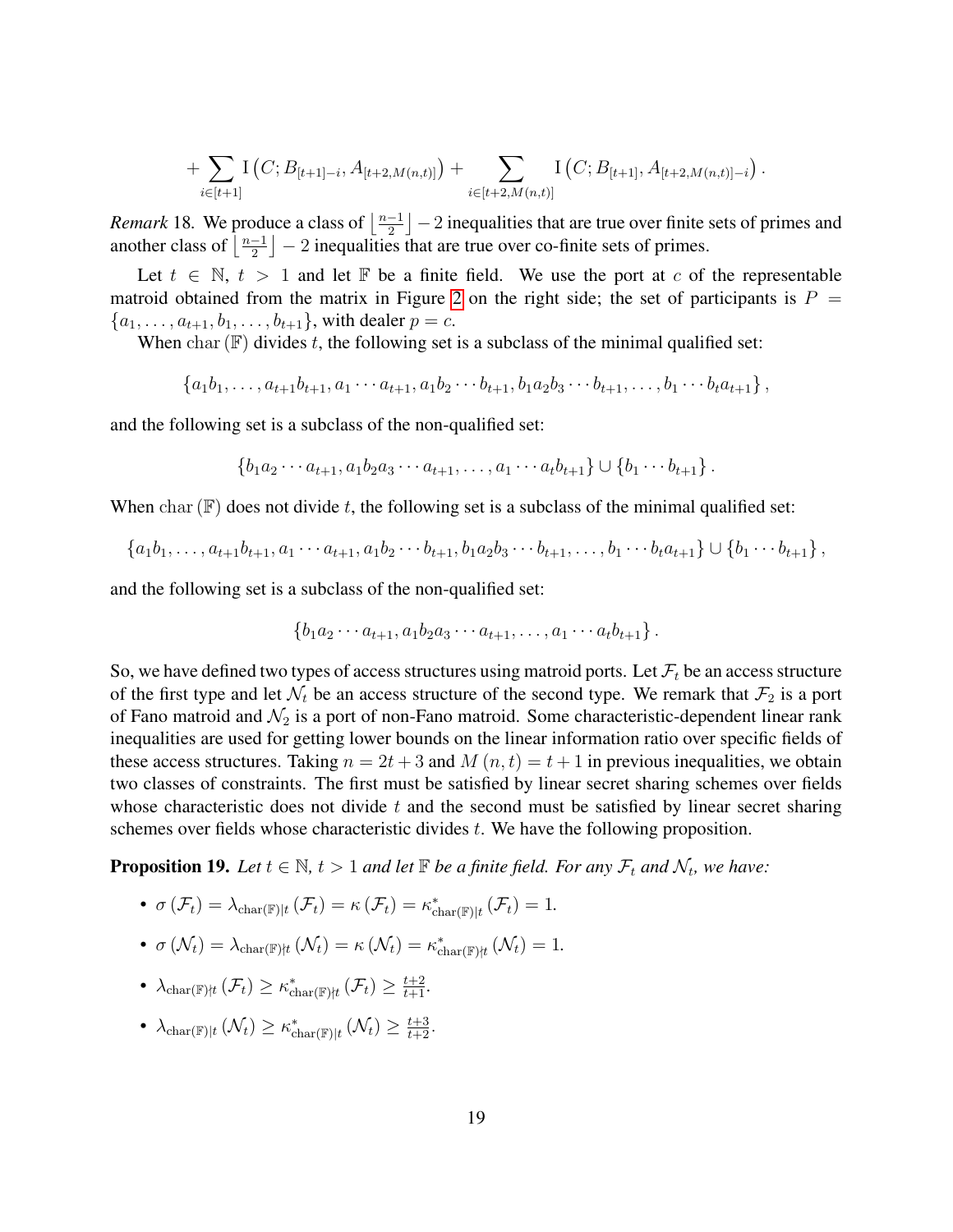*Proof.* It is clear that these access structures are ideal over fields where the associated matroid are representable. So, we have the optimal information ratios are equal to 1 over these fields. It remains for proving the last two items. Taking  $A_i = a_i$ ,  $B_i = b_i$  and  $C = c$  in the linear programming problem [7](#page-5-0) with the constraints valid over fields whose characteristic does not divide t, The access structure  $\mathcal{F}_t$  holds that  $f(a_i) \leq v$ ,  $f(a_i) \leq v$ ,  $f(\emptyset) = 0$ ,  $f(c) = 1$ ,  $f(c \mid a_{[t+1]}) = 1$  $f(c \mid a_i, b_i) = f(c; a_{[M(n,t)]-i}, b_i) = f(c; a_{[t+1]-i}) = f(c \mid a_i, b_i) = f(c; a_{[t+1]-i}, b_i) = 0$ . Thus, using the constraint obtained from the characteristic-dependent linear rank inequality  $n = 2t + 3$ and  $M(n, t) = t + 1$ , we get

$$
1 = f(c) \le \frac{1}{t+2} \sum_{i \in [t+1]} f(a_i) \le \frac{t+1}{t+2}v.
$$

Therefore,  $\kappa_{\text{char}(\mathbb{F})|t}^*$  ( $\mathcal{F}_t$ )  $\geq v \geq \frac{t+2}{t+1}$ . In a similar way, we show the other inequalities.

 $\Box$ 

### Acknowledgments

The author thanks the support provided by COLCIENCIAS in Conv. 727 and Carles Padró for the doctoral stay in Barcelona.

# References

- <span id="page-19-4"></span>[1] A. Blasiak, R. Kleinberg and E. Lubetzky. Lexicographic Products and the Power of non-Linear Network Coding. IEEE Symposium on Foundations of Computer Science, pp. 609- 618, 2011.
- <span id="page-19-0"></span>[2] E. F. Brickell and D. M. Davenport, On the Classification of Ideal Secret Sharing, J. of Cryptology, 4:123-134, 1991.
- <span id="page-19-2"></span>[3] R. Dougherty, C. Freiling and K. Zeger. Achievable Rate Regions for Network Coding. IEEE Transactions on Information Theory, 61(5): 2488–2509, 2015. Also in ArXiv 1311.4601, 2013.
- <span id="page-19-3"></span>[4] O. Farràs, T. Kaced, S. Martín and C. Padró, Improving the Linear Programming Technique in the Search for Lower Bounds in Secret Sharing, 2018.
- <span id="page-19-5"></span>[5] E. F. Freiling. Characteristic Dependent Linear Rank Inequalities and Applications to Network Coding. Dissertation for the Doctoral Degree. University of California, San Diego, 2014.
- <span id="page-19-6"></span>[6] A. W. Ingleton. Representation of Matroids. Combinatorial Mathematics and its Applications, pp. 149-167, Oxford, 1969.
- <span id="page-19-1"></span>[7] A. Jafari and S. Khazaei, On Abelian Secret Sharing: duality and separation, 2019.